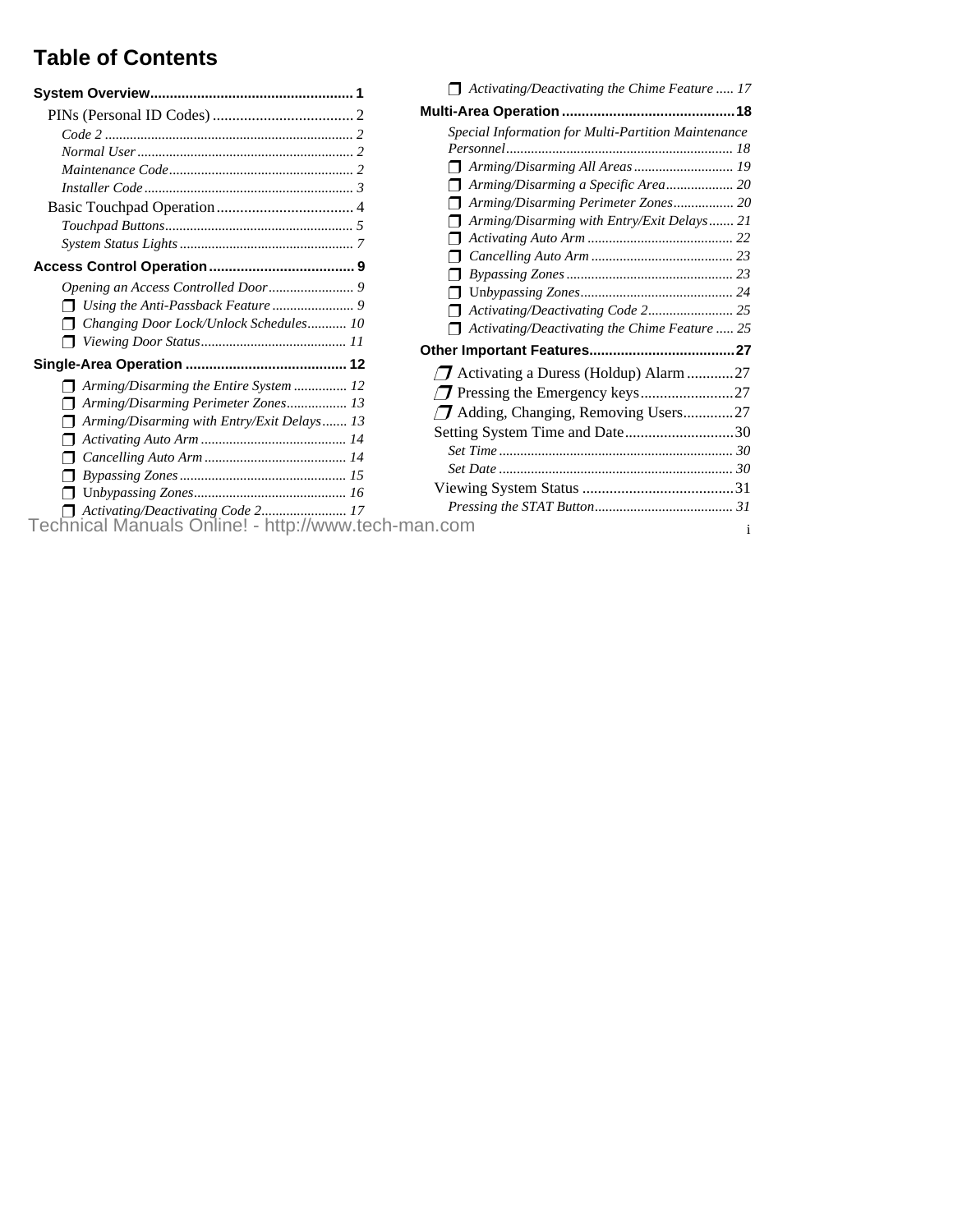| Touchpad Display Reads "System Trouble"  36 |  |
|---------------------------------------------|--|
|                                             |  |
|                                             |  |
|                                             |  |
|                                             |  |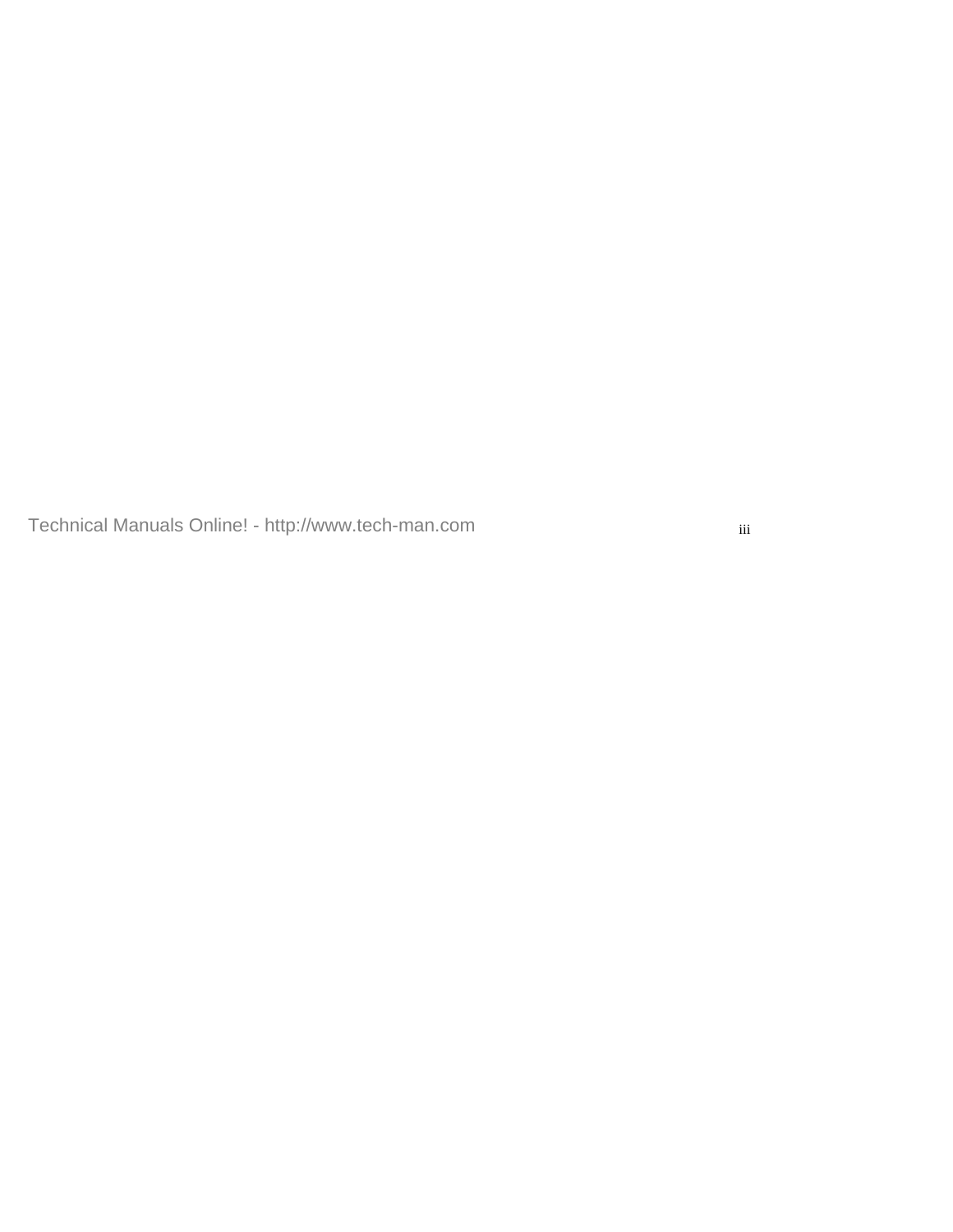# **System Overview**

Your Model 4821 security system can protect your building using sensing devices such as door contact switches and motion detectors. These devices provide 24-hour electronic surveillance detection and reporting.

The 4821 can monitor up to 400 separate *zones*, which are simply protected areas in your building such as doors and windows. Through touchpads and audible signals, you can quickly identify which part of your system is in alarm. You can also disarm selected areas in your building, while other areas are still armed.

Touchpads are normally installed in main office areas and building entries for convenient operation. Programmable in many ways, they provide an extremely high degree of tamper-resistant security.

#### Access Control

The 4821 can provide controlled access at up to 24 door access stations.

#### Attempted Burglary (Intrusion)

It is important to arm your system whenever your building is not occupied. You can arm and disarm your system from any of the touchpads if you have the appropriate access code.

Entry and exit delays give you an adjustable, preprogrammed amount of time to enter or leave after arming or disarming the system without activating alarms.

#### Fire and Smoke Detection (Not UL Listed)

Your system monitors for fire even when your system is disarmed. When the system detects a fire, a local alarm sounds and your installer's central station is notified.

#### Auxiliary Conditions

A variety of auxiliary alarms can be programmed to be sent to the appropriate officials or environmental service companies under prescribed conditions such as non-medical emergencies and equipment malfunctions.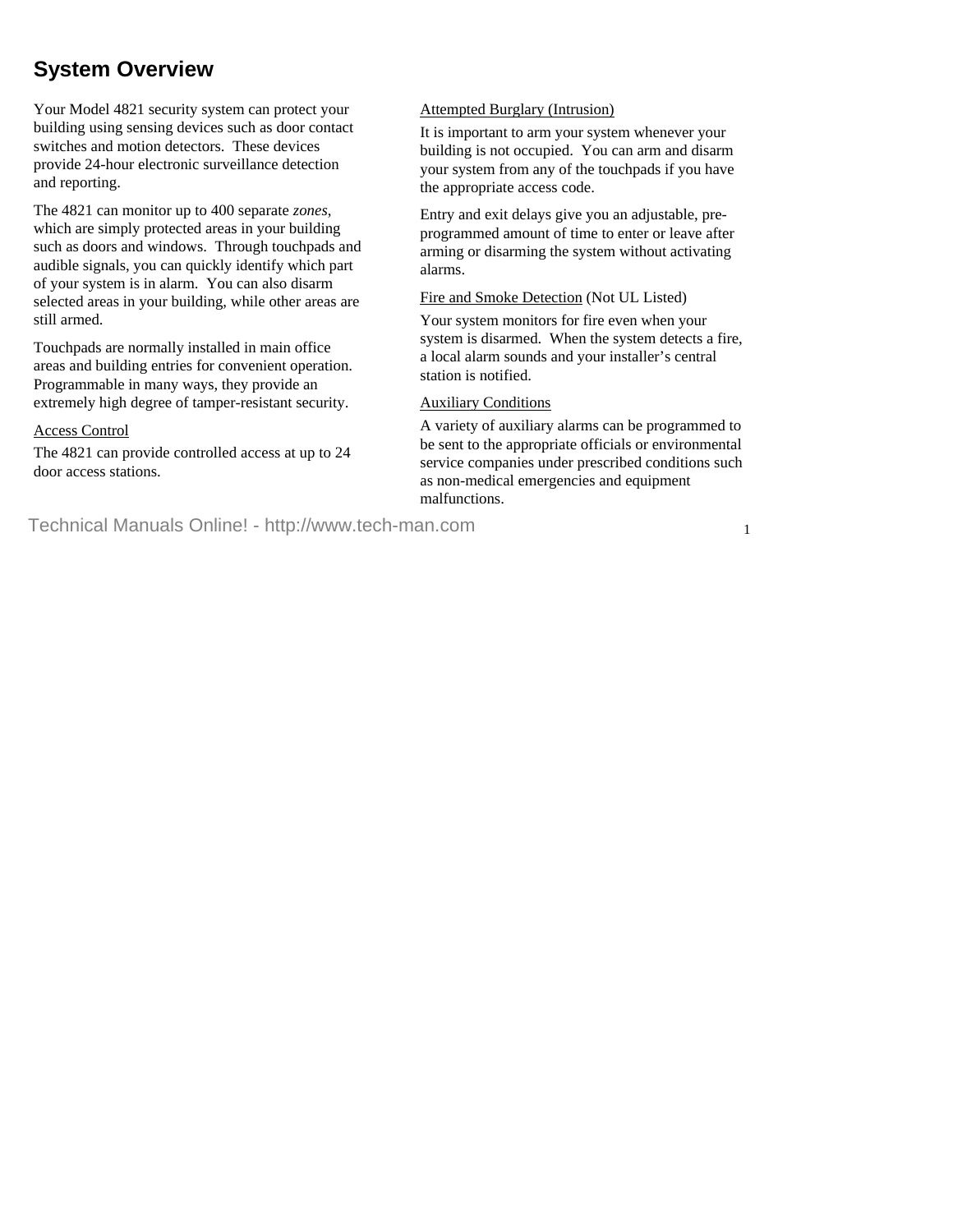Your system can communicate information about emergency conditions through the telephone lines to a central monitoring station. If your system is programmed to automatically notify the central station when an alarm occurs, they will dispatch the appropriate authorities to your building when they receive a signal. See page 33 for more details.

#### **Important**

**To comply with industry standards, this product is equipped with line seizure. This means that any time the system dialer needs to communicate with the central station, you cannot use any telephones that are on the same lines as the security system.**

**If the phone is in use when the dialer needs to contact the central station, a warning tone will sound for 10 seconds before the system seizes the line.**

**This condition will normally last less than one minute, but under faulty telephone circuit conditions, could last as long as 15 minutes.**

# **PINs (Personal ID Codes)**

A PIN is a confidential 4- to 8-digit number you enter on a system touchpad that enables you to perform various system functions, including door access. Your installer will program the PINs you need to operate your system.

#### **Code 2 (Lowest Privilege Level)**

This code enables a temporary user of your system to arm and disarm, but it can be used only when the Code 2 function is active (see page 16 or 25). Code 2 users can operate the system only during a timeframe that is determined by the main user.

#### **Normal User**

Normal users can arm and disarm the system and perform most functions described in this manual.

# **Maintenance Code**

This access code has the same capabilities as a Normal user, but also enables users to run system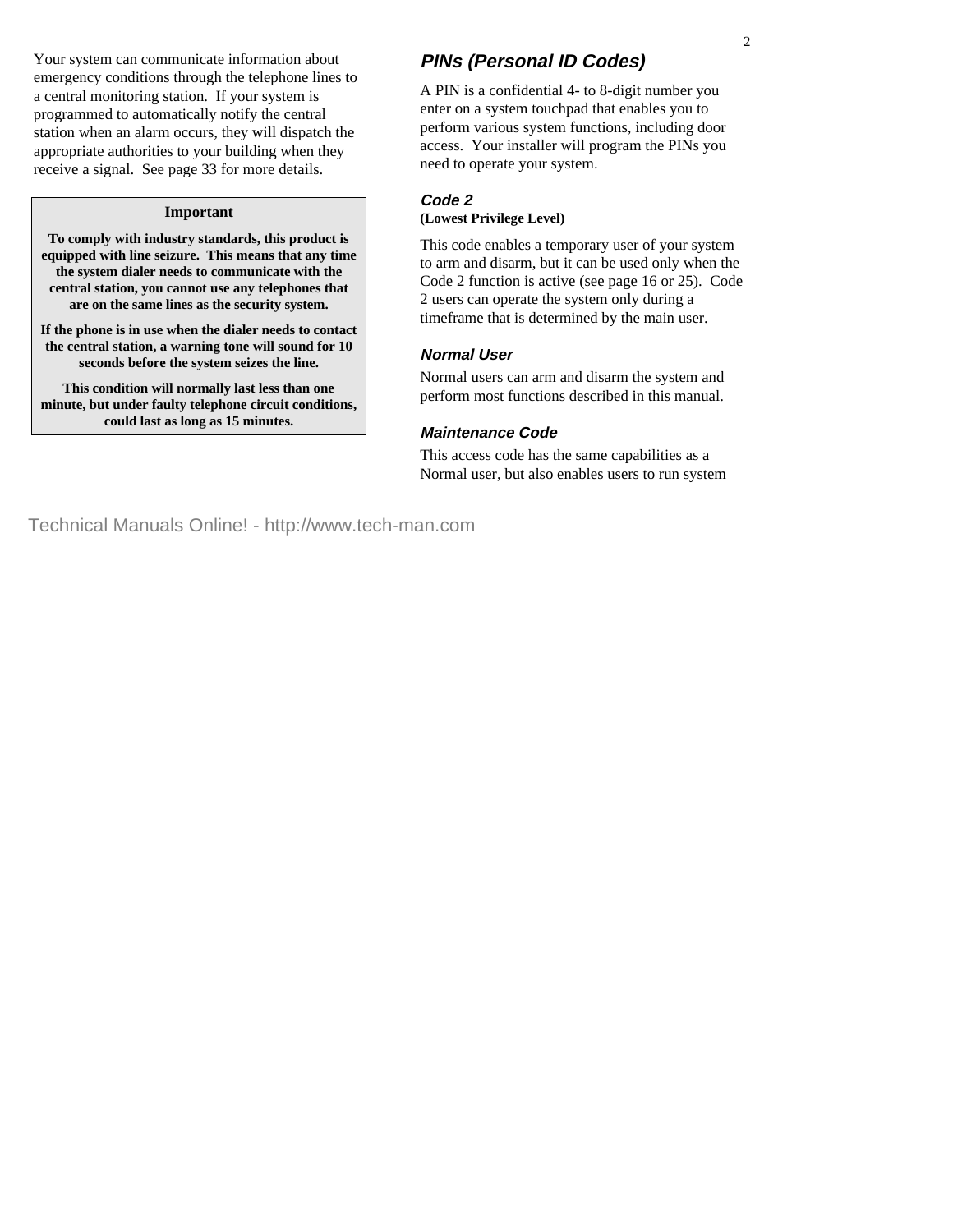tests, upload/download software changes, and add or delete users to the system.

*Note: Your installation company representative can tell you how to perform these functions.*

# **Installer Code**

#### *(Highest Privilege Level)*

Your system installer uses this code to install and initially program your system. It provides access to all system functions, both from the touchpads and from the central station (through the telephone lines). If you do not want the installation company to have access to your system once it has been installed, ask the installer for the installation code and instructions for changing it. Once you change the code, only you can arm and disarm the system. If you need to change the programming of your system, you will have to give the installation company the new code. Talk to your installer; there are many reasons why you might want your installation company to be able to access your system at any time.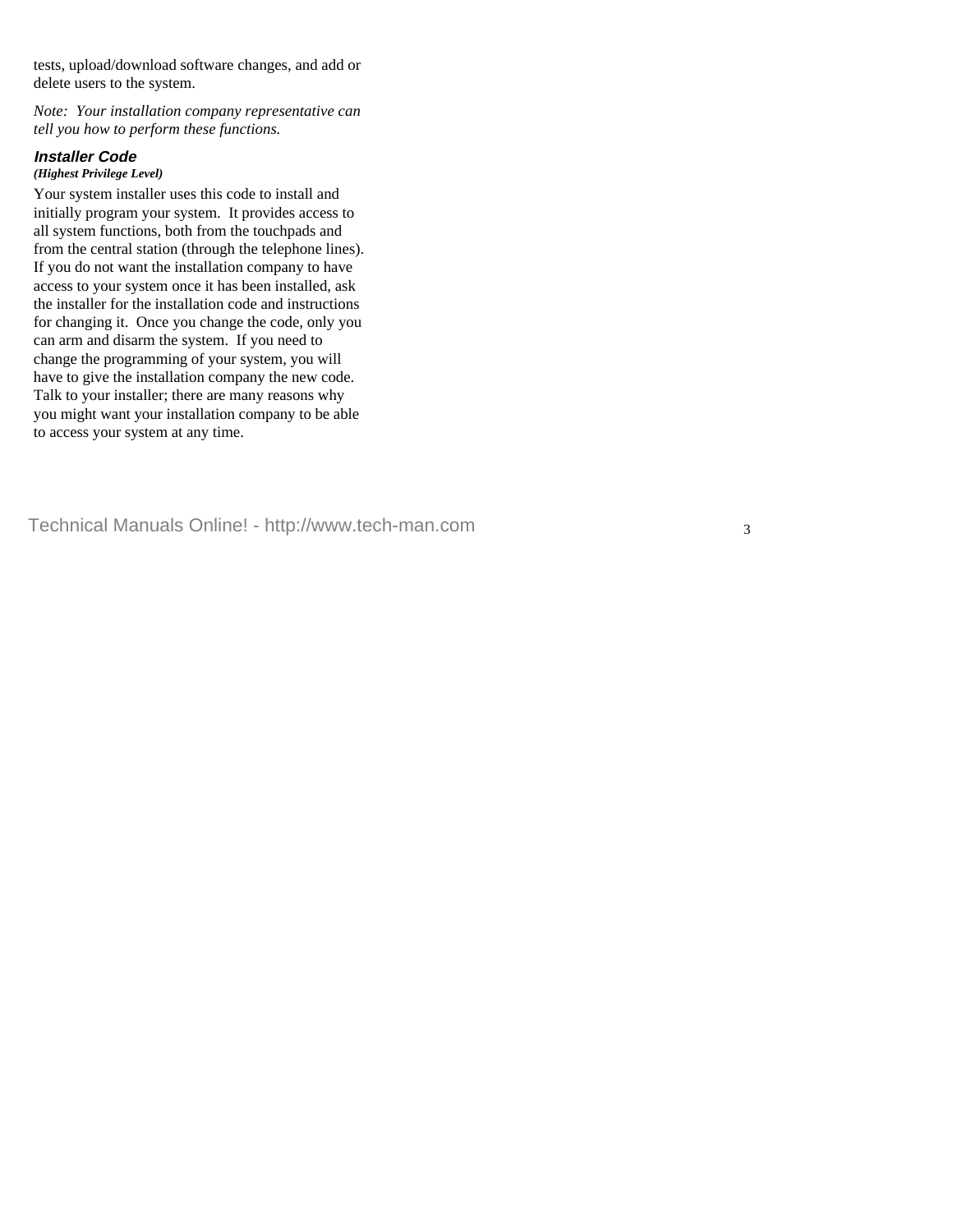# **Basic Touchpad Operation**

Your system can display two messages, each with two lines of text, that alternately display on all of your touchpad LCDs. These messages often include the date and time, but you can have your installer customize them for you. One steady message can also be displayed. For some installations, an interactive menu displays the options available to you on the second line of the LCD. The display rate of these options is programmable.



**Figure 1. Model 4860C Commercial LCD Touchpad**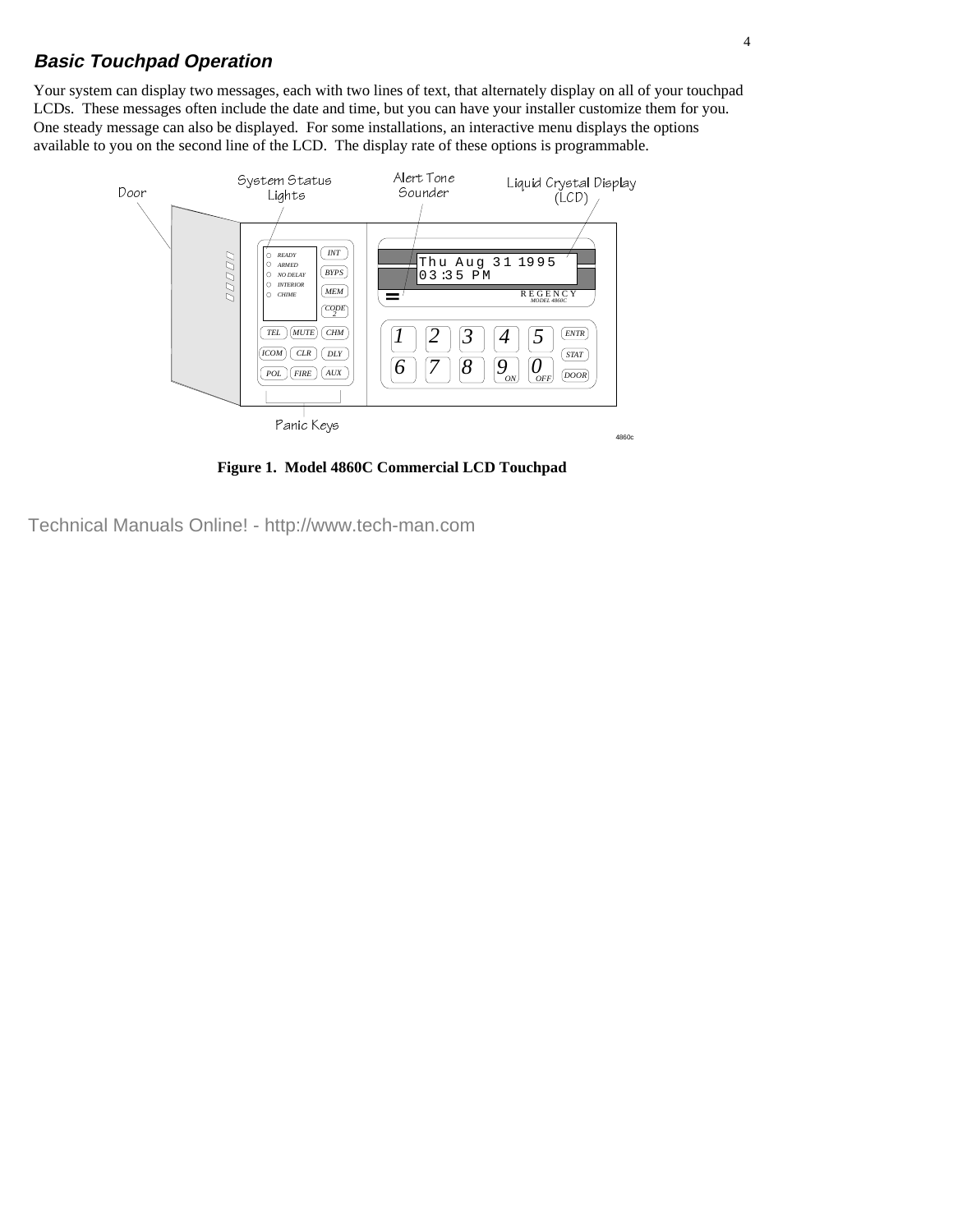#### **Touchpad Buttons**



For operating an access controlled door.



Activates/deactivates interior zones.



Used to bypass individual zones and to check which zones have been bypassed.



Displays event history. This key is typically used only by your system installer.



Enables Code 2 users to arm or disarm the system.



Silences alarm/trouble sounds at speakers and touchpads. In the interactive menu system, the LCD indicates whether it will silence all areas or the area that you are in. Also exits some menus.



Controls whether or not a chime tone will sound when someone enters a Chime zone while the system is disarmed.



Erases a mistake made while entering a code or command.



Toggles zone status between delayed and instant. When the system is armed and the NO DELAY LED is on, zones programmed for entry and exit delay will be instant.



Police key. If enabled through programming, transmits an alarm to the central station for dispatching the police. This key must be held for one full second.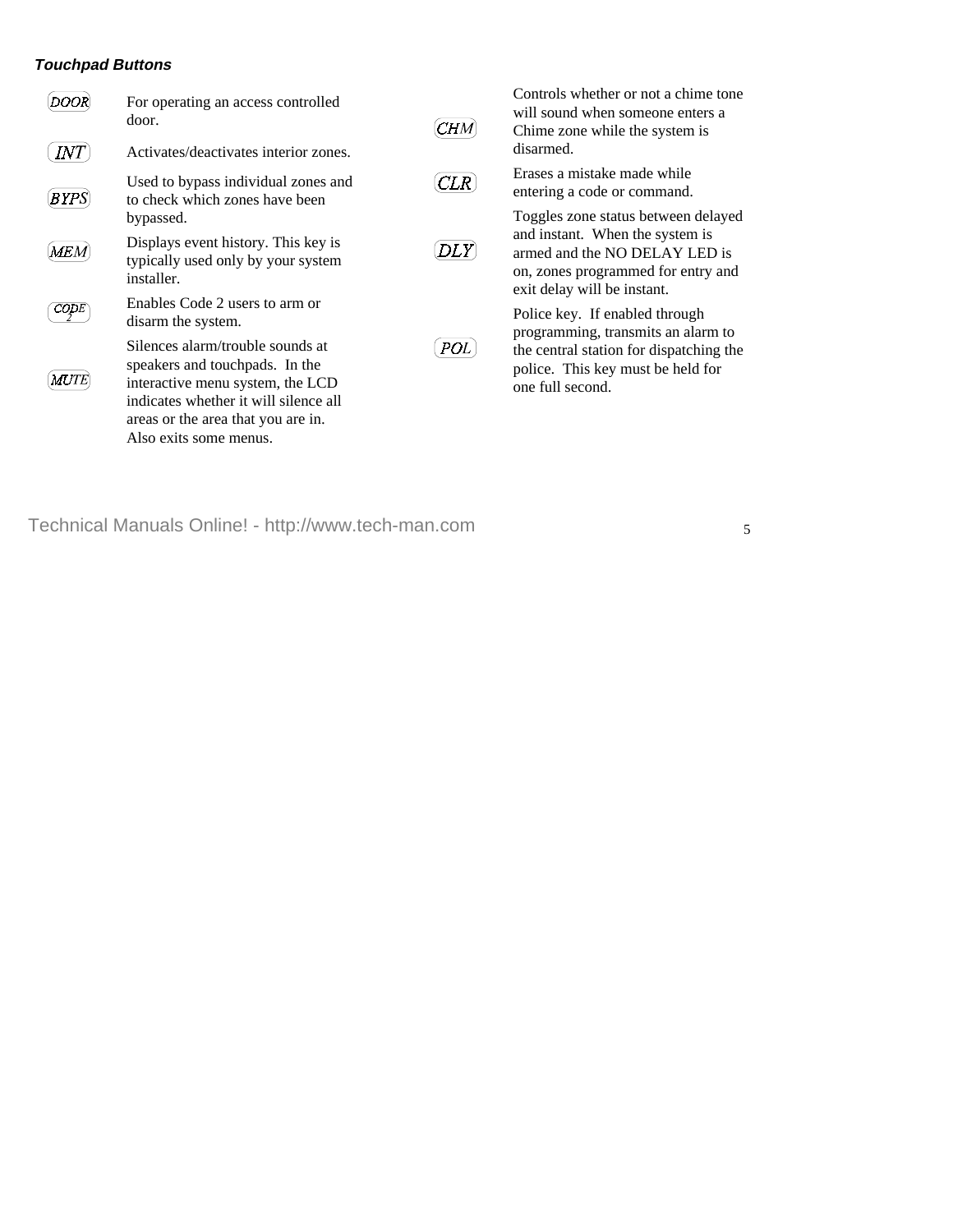**FIRE** 

**AUX** 

Fire key. If enabled through programming, transmits an alarm to the central station for dispatching the fire department. This key must be held for one full second.

Auxiliary key. If enabled through programming, transmits a special alarm to the central station for dispatching the proper authorities. This key must be held for one full second.



To arm (turn ON) your system, enter your code and press this button.



To disarm (turn OFF) your system, enter your code and press this button.

Other number keys are for entering numeric data, typically PIN / access codes.

Technical Manuals Online! - http://www.tech-man.com



In programming mode, accepts programmed options (similar to an Enter key on a computer). Also exits interactive menus.



View system status. Displays active alarms and trouble conditions. Also displays Not Ready zones.

Note: The TEL and ICOM keys appear on the touchpad but are not used.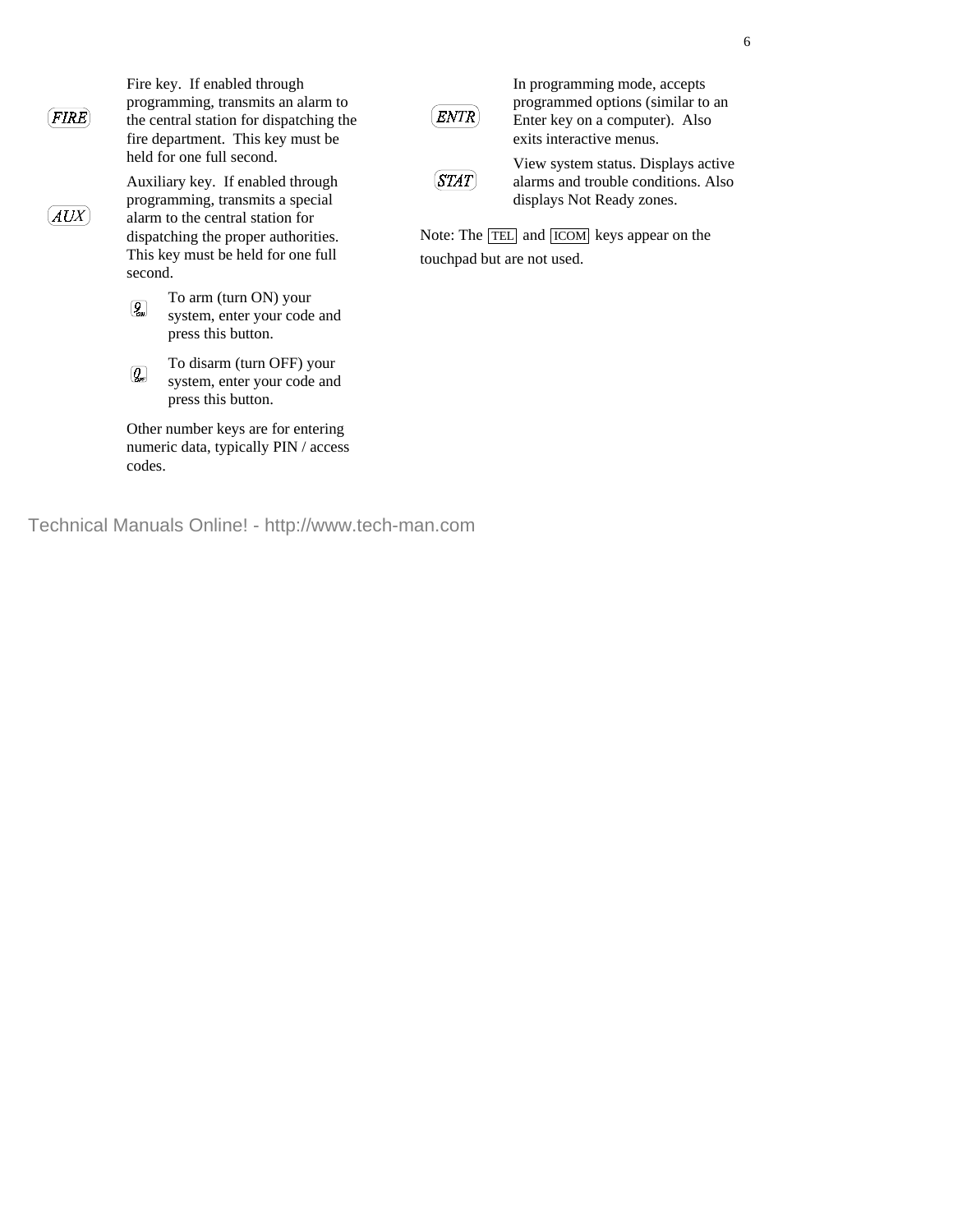#### **System Status Lights**

The light-emitting diodes (LEDs) reflect only the areas controlled by the touchpad.



#### **Figure 2. System Status Lights**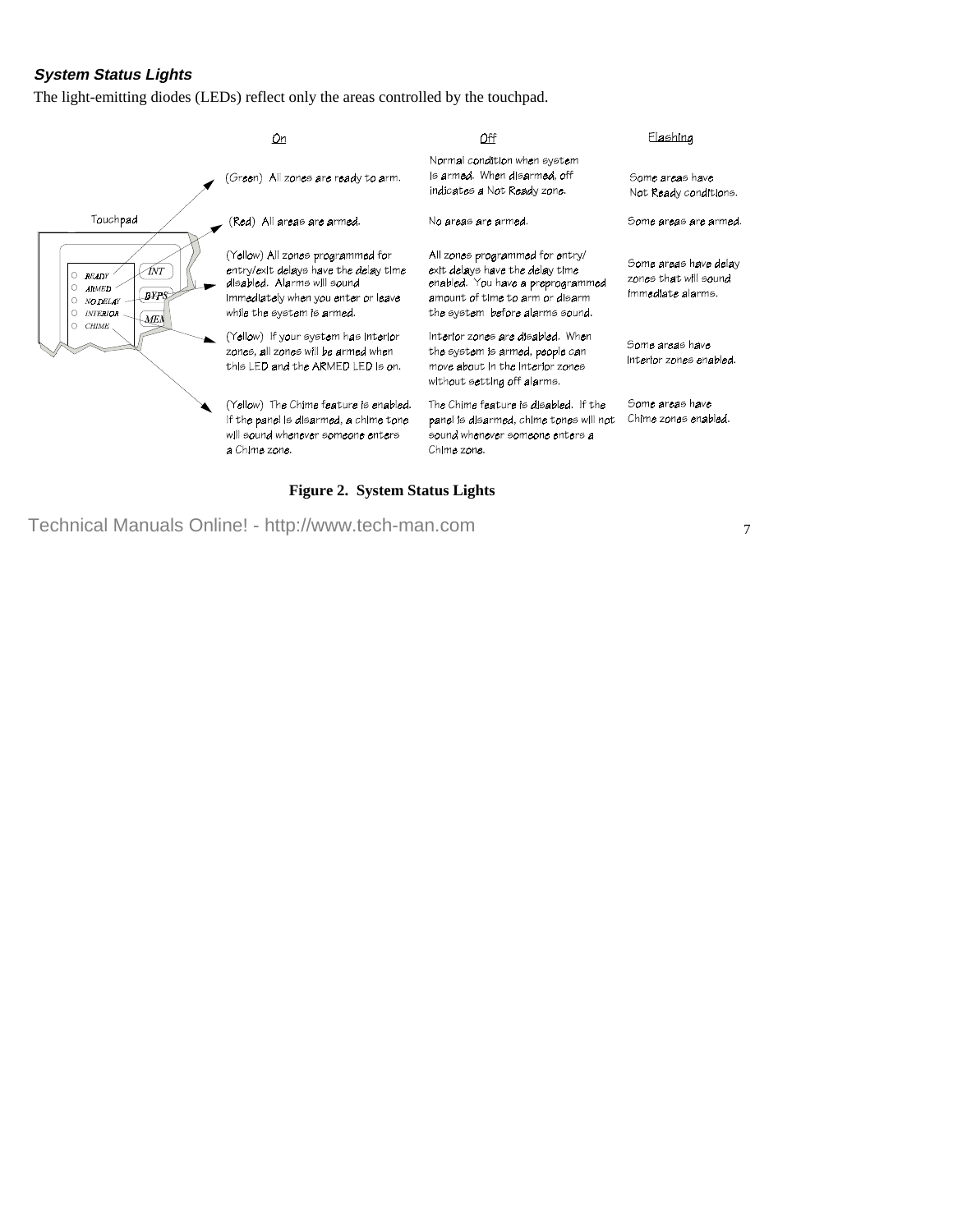# **Access Control Operation**

#### **Opening an Access Controlled Door**

#### **To open a door**

Present your card to the card reader. You will hear a click and the red LED will turn on indicating that the door can be opened.

 $-OR-$ 

Press DOOR plus your PIN.

#### **To open a door for another person**

This operation would apply at a door station where a receptionist, security guard, or other person "buzzes in" another person after identification.

Enter the device ID number of the door, then press DOOR and your PIN. You may hear a click or other sound indicating that the door can be opened.

# U **To open a high security door**

High security doors are used to secure areas within an installation that not all employees are allowed to access. Both a card *and* a PIN are required to gain access.

Present your card. The touchpad will display ENTER CODE. Enter your PIN.

# **Using the Anti-Passback Feature**

# DOOR ENTR Menu

Anti-passback means preventing one user from giving access to another person by passing *back* his or her card after accessing a door. When the antipassback feature is used, the system keeps track of each user in the building. A user cannot enter twice; he or she must follow every Entry with an Exit.

The DOOR ENTR menu is for changing users' antipassback status so that they can access or be prevented from accessing the system.

Press DOOR ENTR [Code].

The menu options shown on the next page will begin displaying.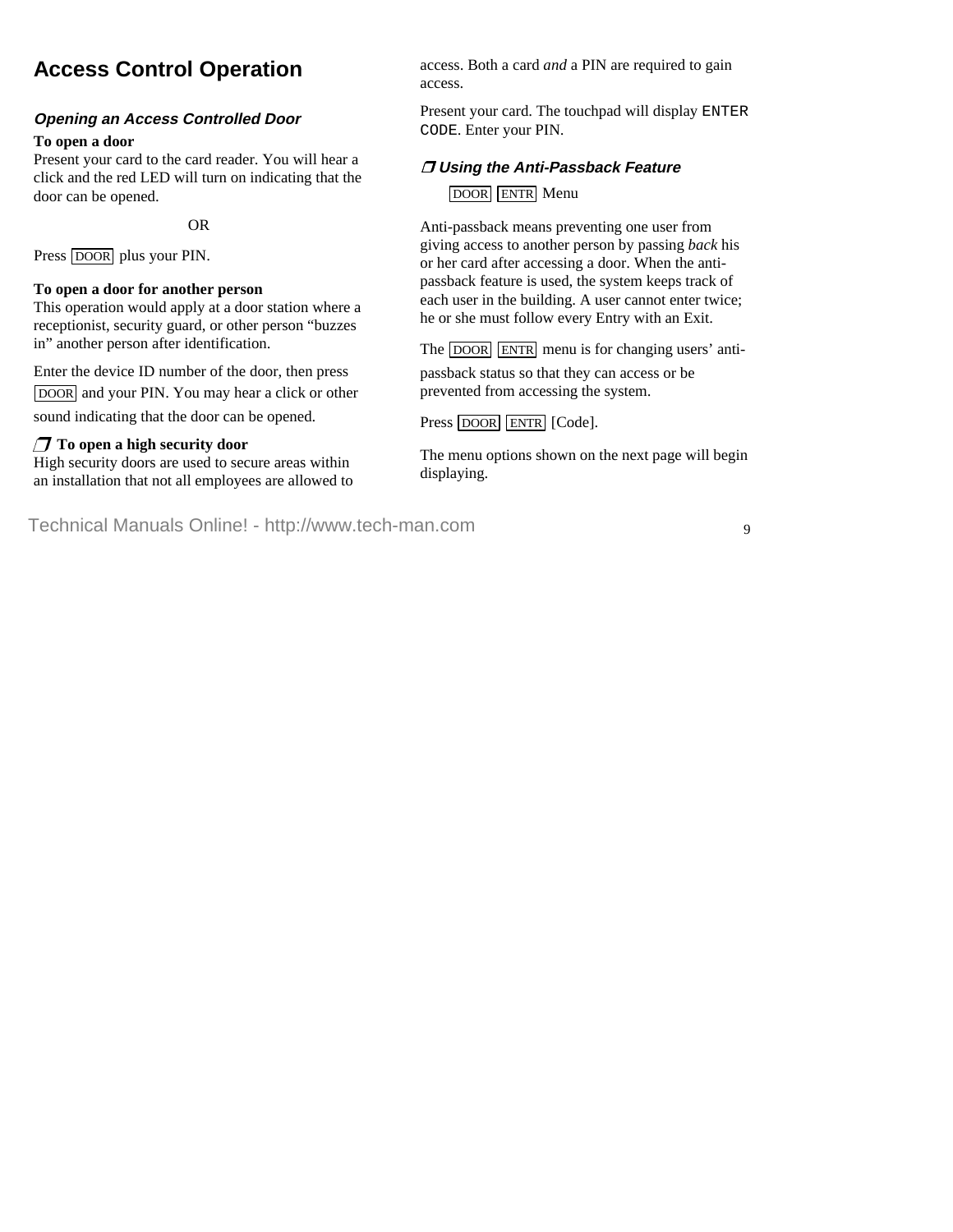1 - User Status

Use to check the user's current status (for example, Inside or Outside).

#### 2 - Forgive

Forgive means allow the user to enter or exit a door even though the system has detected a problem with the user's anti-passback status.

#### 3 - Lockout User

Change the user's status so he or she will be unable to enter the building.

#### 4 - Num User In

Use this option to see how many users, according to the system, are currently inside the building.

#### 5 - Forgive All

Reset anti-passback status and allow all users to enter the next time they attempt door access.

 $MUTE = Exit$ 

Press MUTE to exit the menu.

# **Changing Door Lock/Unlock Schedules**

# DOOR BYPS Menu

This menu is for changing door access schedules from the touchpad. You can use this feature to temporarily override door schedules. Any operations made using the touchpad will be overridden the next time the schedule for the door takes effect.

To activate the door schedule menu:

From the touchpad assigned to the *current door*, press DOOR BYPS [Code].

From any touchpad, enter the number of the door, DOOR DOOR [Code]. For example, to access Door  $#4$ , press  $\boxed{4}$  DOOR BYPS [Code].

The status of the door will display for a few seconds, then a menu with the following options will begin scrolling.

0 - Unlock Door Unlocks the door until the next scheduled lock time. Use this option to unlock a door that is currently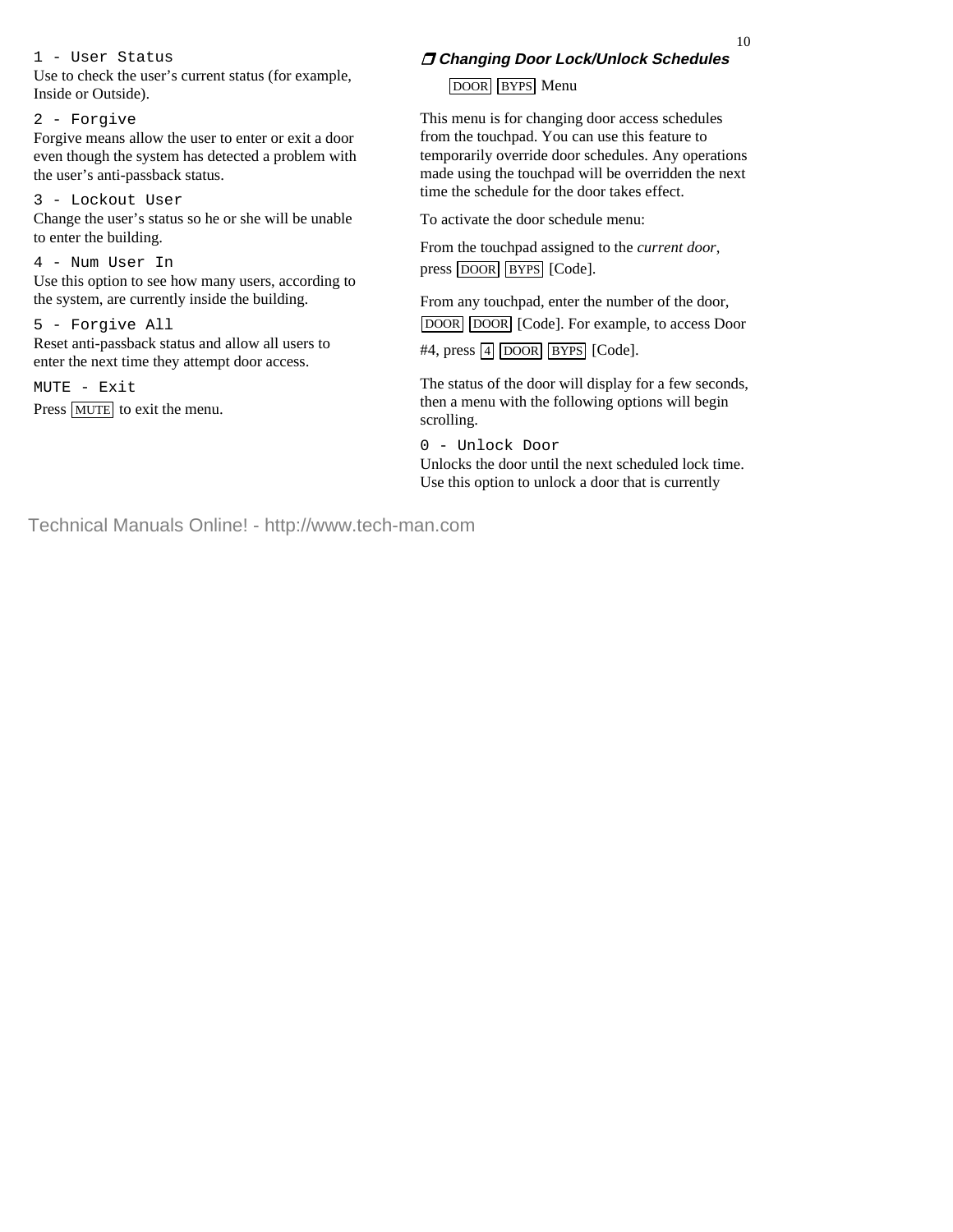scheduled to be locked. All users will be able to access the door.

9 - Lock Door

Locks the door until the next scheduled unlock time. Use this option to lock a door that is currently scheduled to be unlocked. No users will be able to access the door without a card or PIN.

1 - To Sched

Restores the selected door to its scheduled setting.

2 - All Sched Restore all doors to their scheduled settings.

3 - All Locked Lock all doors. Overrides all door schedules.

4 - Select Door Select another door to lock or unlock.

5 - Access Door Open a door to allow individual access (not the same as unlocking).

STAT - STATUS View the status of the door.

# **Viewing Door Status**

Press DOOR STAT [Code] to view status of a door.

A list of doors and their locked/unlocked status displays.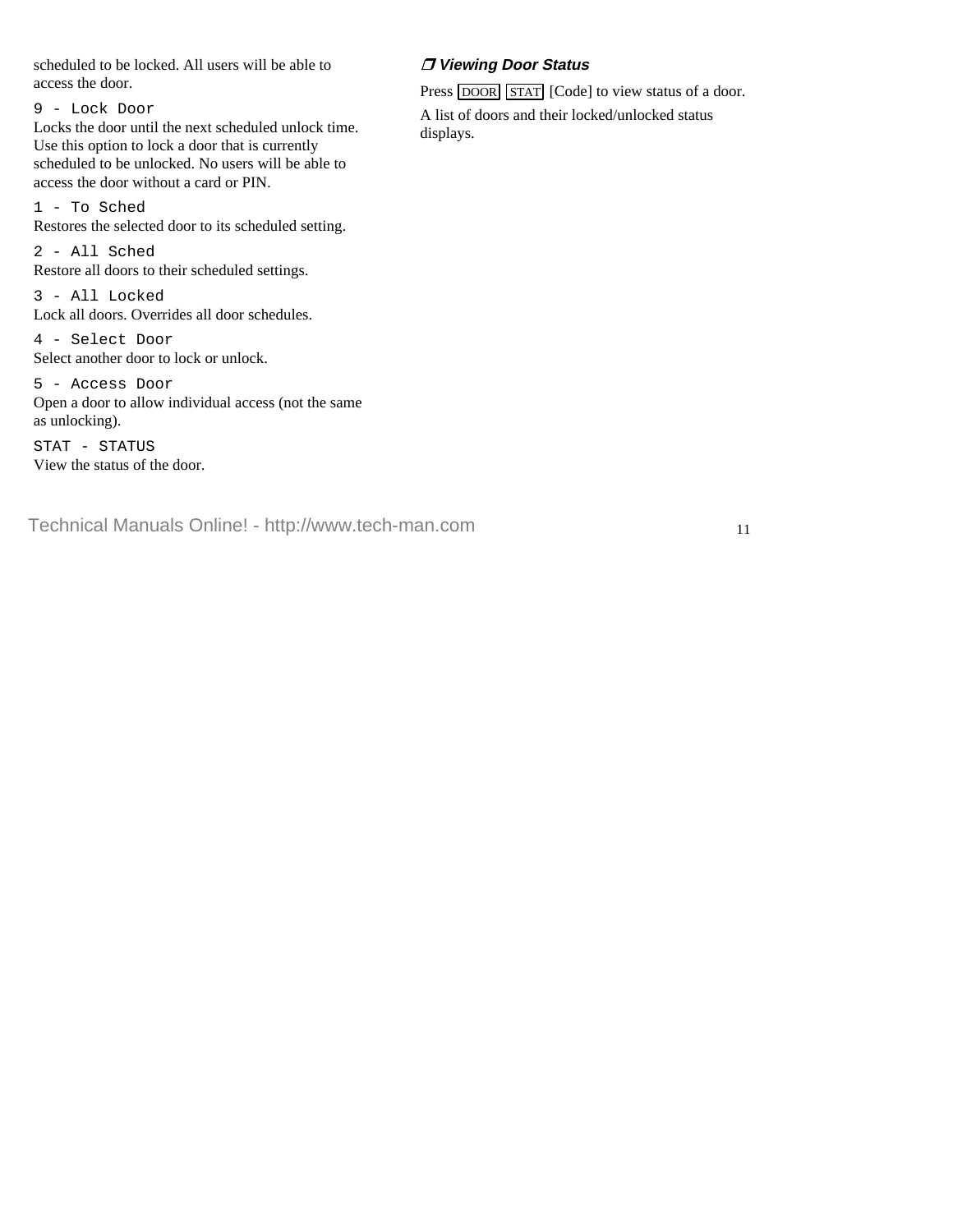# **Single-Area Operation**

*Note: Multi-area instructions are on page 18.*

For a typical single-area installation, pressing a button on the touchpad simply *toggles* the function on or off (see page 5 for touchpad button descriptions). However, depending on how the installer programs your system, the touchpad may prompt you to first enter a code or enable you to use *interactive menus* to activate functions.

Since the operating instructions for a toggle system vary slightly from a menu system, both methods of operation are included in this section. Your installer can tell you what method to use and check  $(\mathbf{\nabla})$ which options are programmed for your system.

# U **Arming/Disarming the Entire System**

When your system is armed, your building is protected so that alarms will sound if the system senses an intruder.

When your system is disarmed, you can move freely throughout the premises without causing an alarm.

# U **Toggle Method**

Enter your code.

Your system may be programmed to automatically arm the interior zones when you enter your code. If your system is *not* programmed this way, first press INT to arm the interior zones.

### U **Menu Method**

Users can arm/disarm only the areas they can access.

- 1. Enter a code. A STATUS: display on the LCD indicates that you are in the interactive menus (see page 31 for system status messages).
- 2. If your system is not programmed to automatically arm the interior zones when you arm the system, press  $\boxed{INT}$  9 to turn on interiors

or  $\boxed{\text{INT}}$  0 to turn off interiors.

3. Press  $\left[\frac{9}{2}\right]$  to arm or  $\left[\frac{9}{2}\right]$  to disarm.

#### **What Happens**

The LCD will return to the normal display.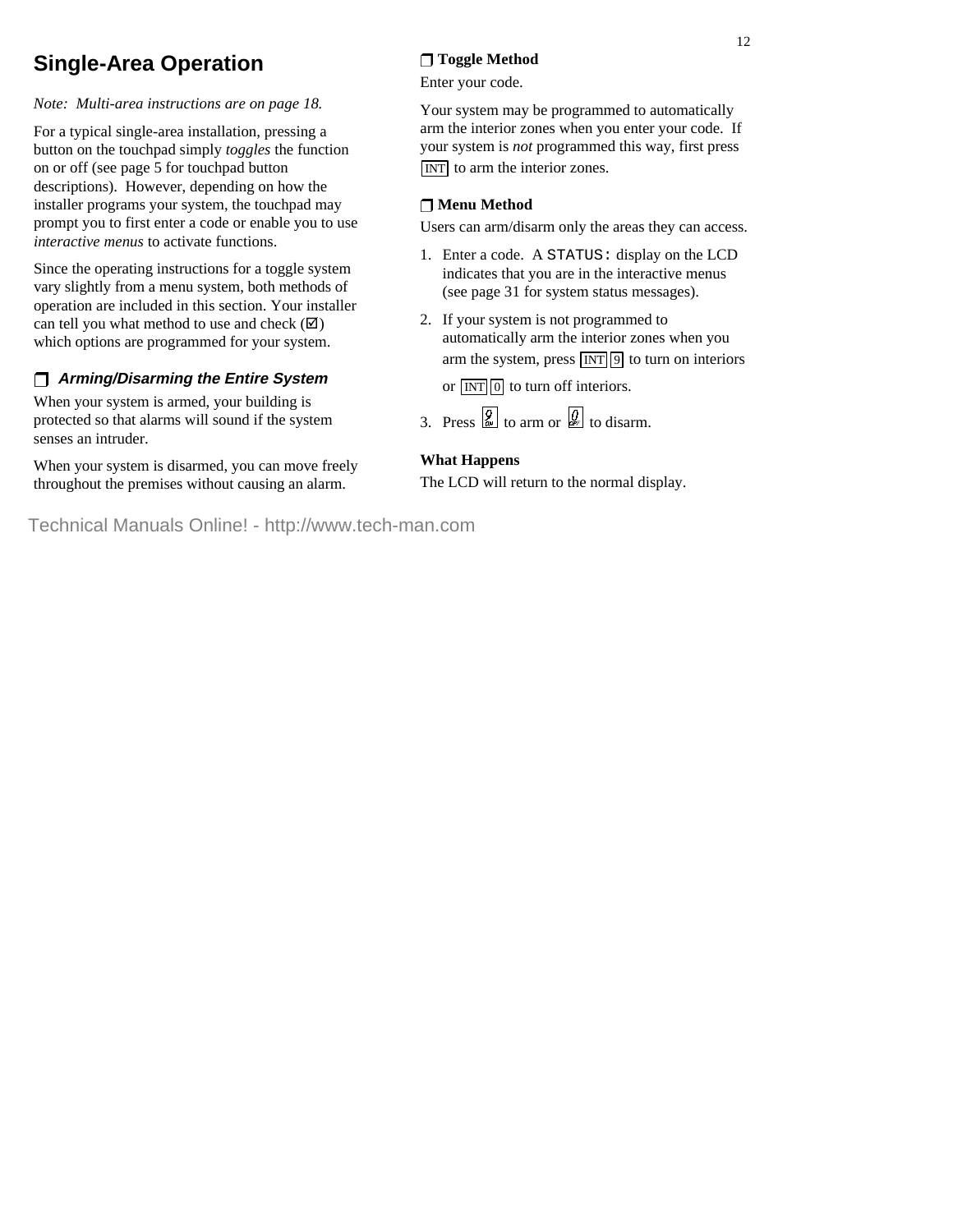When you arm the entire system, the ARMED and INTERIOR LEDs are on.

When you disarm the entire system, the ARMED and INTERIOR LEDs are off and the green READY LED is on.

# **Arming/Disarming Perimeter Zones**

If desired, you can arm only the perimeter zones, enabling free movement throughout interior zones.

#### U **Toggle Method**

- 1. Enter your code.
- 2. If your system is programmed to automatically arm the interior zones when you arm the system, you will have to press INT to disarm the interior zones (only the perimeter zones will then be armed).

#### **Menu Method**

Enter a code to access the interactive menus.

2. If your system is programmed to automatically arm the interior zones when you arm the system, press  $\boxed{\text{INT}}$  0 to turn off the interior zones.

3. Press  $\overline{Q}$  to arm or  $\overline{Q}$  to disarm.

#### **What Happens**

The ARMED LED is on and the INTERIOR LED is off when you arm the perimeter zones.

# **Arming/Disarming with Entry/Exit Delays**

Delay times are a number of seconds allowing you to leave or enter your building without setting off an alarm.

#### **What Happens**

If the system has been programmed for an Exit Delay, once you arm the system, the touchpad beeps and the LCD begins displaying the number of seconds before an alarm will sound. If your system has been programmed for an Entry Delay, the touchpad beeps and the LCD displays the number of seconds before the system arms.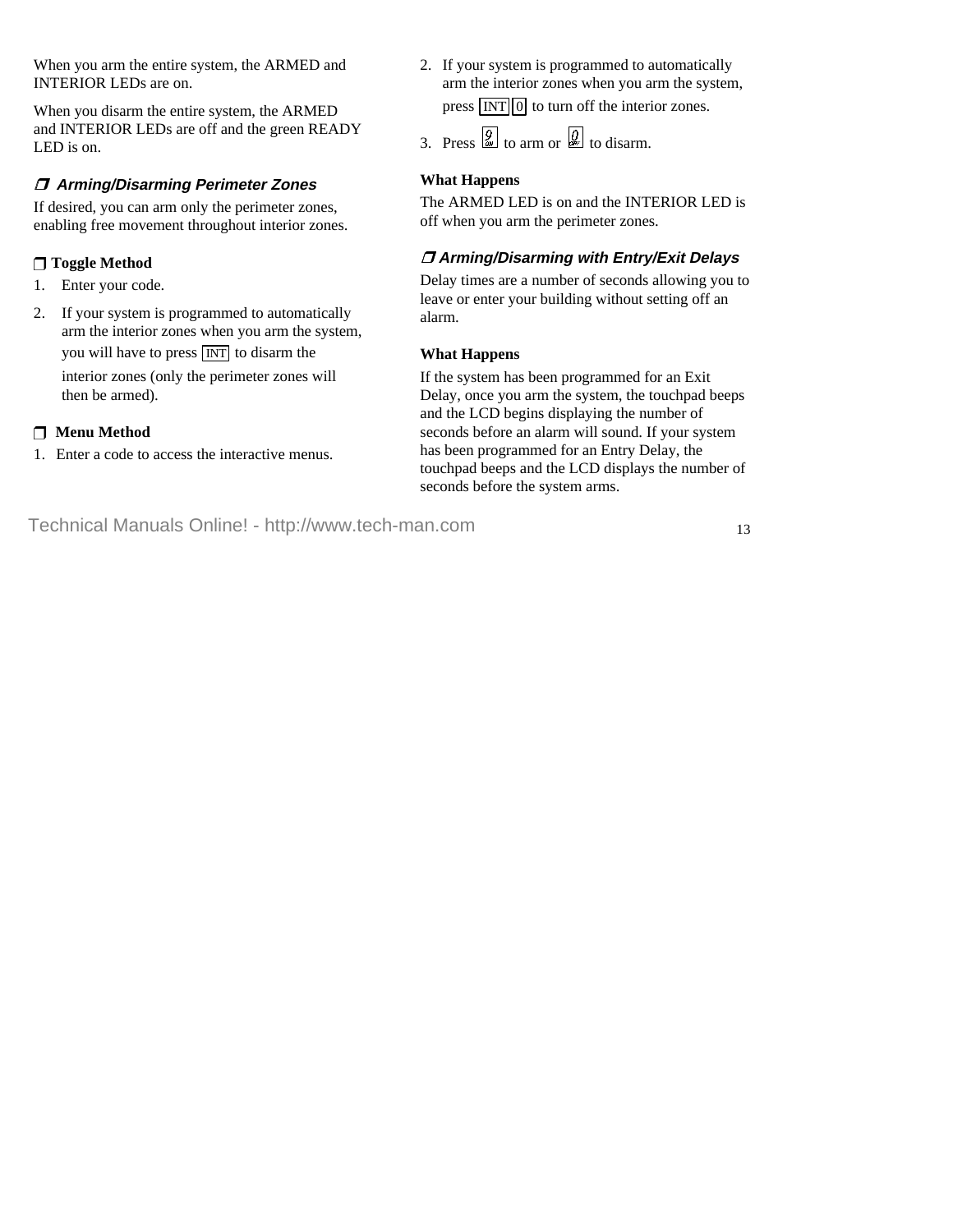### **Activating Auto Arm**

*Note: Auto Arm cannot be used in UL installations.*

If your system is programmed for the Auto Arm feature, it can arm itself automatically. All you have to do is enter the number of minutes for the system to count down before arming.

When you set the arm time, the display will always show the default time of 10 minutes, not the previous arm time. (This option is not available with toggle systems.)

- 1. Enter a code. A STATUS: display on the LCD indicates that you are in the interactive menus (see page 31 for system status messages).
- 2. Press  $\boxed{1}$  for Set Arm Time.
- 3. Enter the number of minutes before auto arming goes into effect, then press ENTR (or just press ENTR to accept the default number of minutes).
- 4. Press ENTR to return to the normal display.

### **What Happens**

The LCD will return to the normal display and the next automatic arming will occur at the new time. A warning message displays telling you how many minutes are left before automatic arming begins.

# **Cancelling Auto Arm**

If your system is programmed to arm automatically, you can manually turn off this feature.

Resetting the time and date (page 29) automatically cancels auto arming or you may enter zero minutes for the Arm Time. (This option is not available with toggle systems.)

To cancel the time when automatic arming would occur:

- 1. Enter a code to activate the interactive menus.
- 2. Press  $\boxed{1}$  for Set Arm Time.
- 3. Press  $CLR[0]$  to erase the default number of minutes (10) before auto arming goes into effect, then press **ENTR**.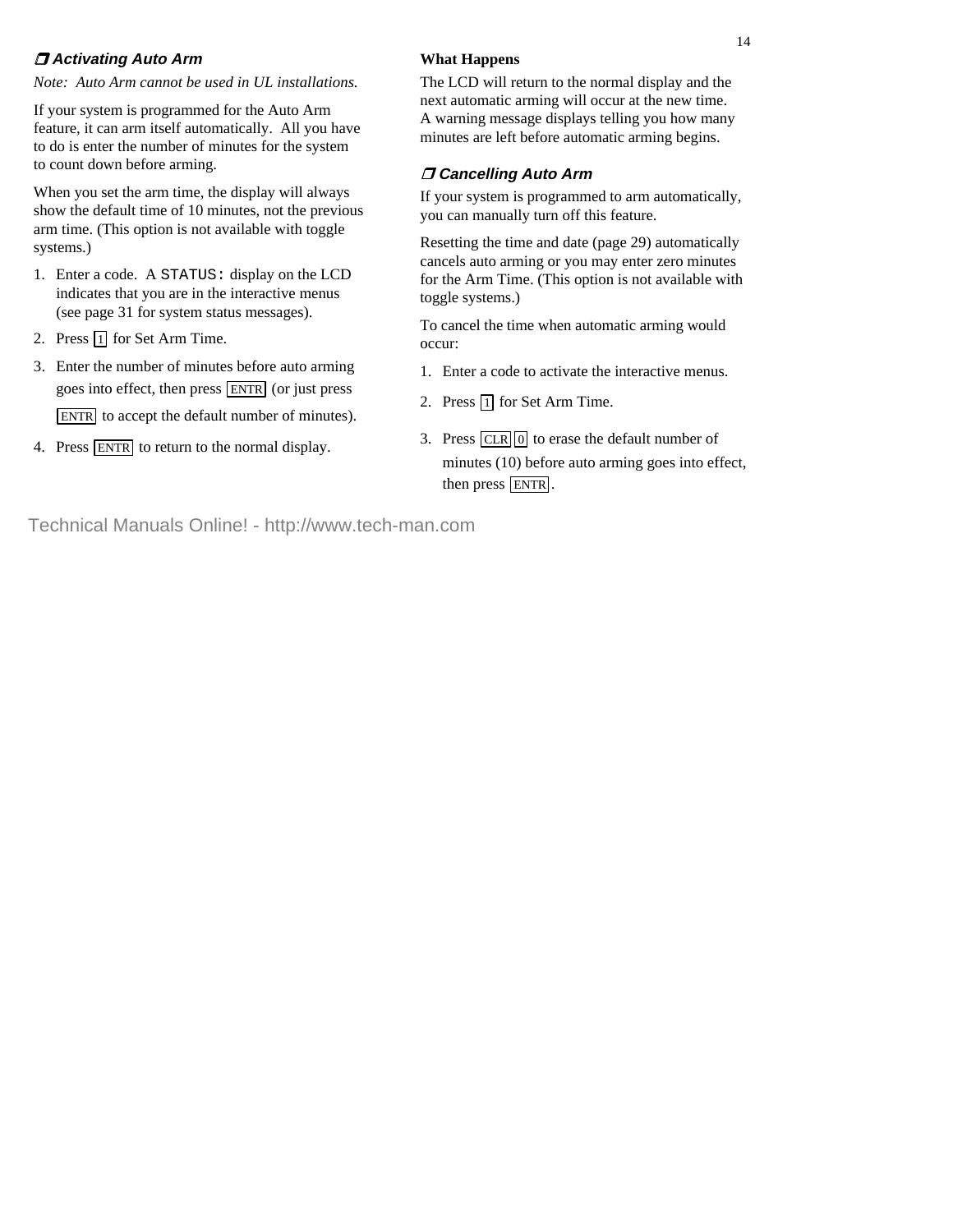#### **What Happens**

The LCD will return to the normal display and the next automatic arming will be cancelled.

# **Bypassing Zones**

Bypassing a zone means temporarily turning off protection to a point in your building. For example, you may want to leave a door or window open without activating alarms when the rest of your building is armed.

You may also need to bypass a zone when you have a Not Ready condition that cannot be immediately corrected. (See page 36 for information about Not Ready conditions.)

Do not bypass zones unless it is necessary. You cannot bypass fire or other 24-hour zones.

To see what zones are already bypassed, press the BYPS button.

# **Toggle Method**

1. Press the number of the zone to bypass.

- 2. Press BYPS.
- 3. Enter code, if necessary. (When the system is armed, it prompts you for a code.)

# **Menu Method**

- 1. Enter a code to activate the interactive menus.
- 2. Press  $BYPS$ . You can then press  $[0]$  to see which zones are already bypassed.
- 3. Press  $\boxed{1}$  to bypass a zone.
- 4. Enter the zone number and press **ENTR**.
- 5. Repeat steps 3 and 4 to bypass other zones, or press ENTR ENTR to exit.

### **What Happens**

Protection is turned off for the zone and the system will not detect alarms. The LCD will display a description and number of the bypassed zone. A message also follows the normal display on the LCD to remind you that a zone is bypassed.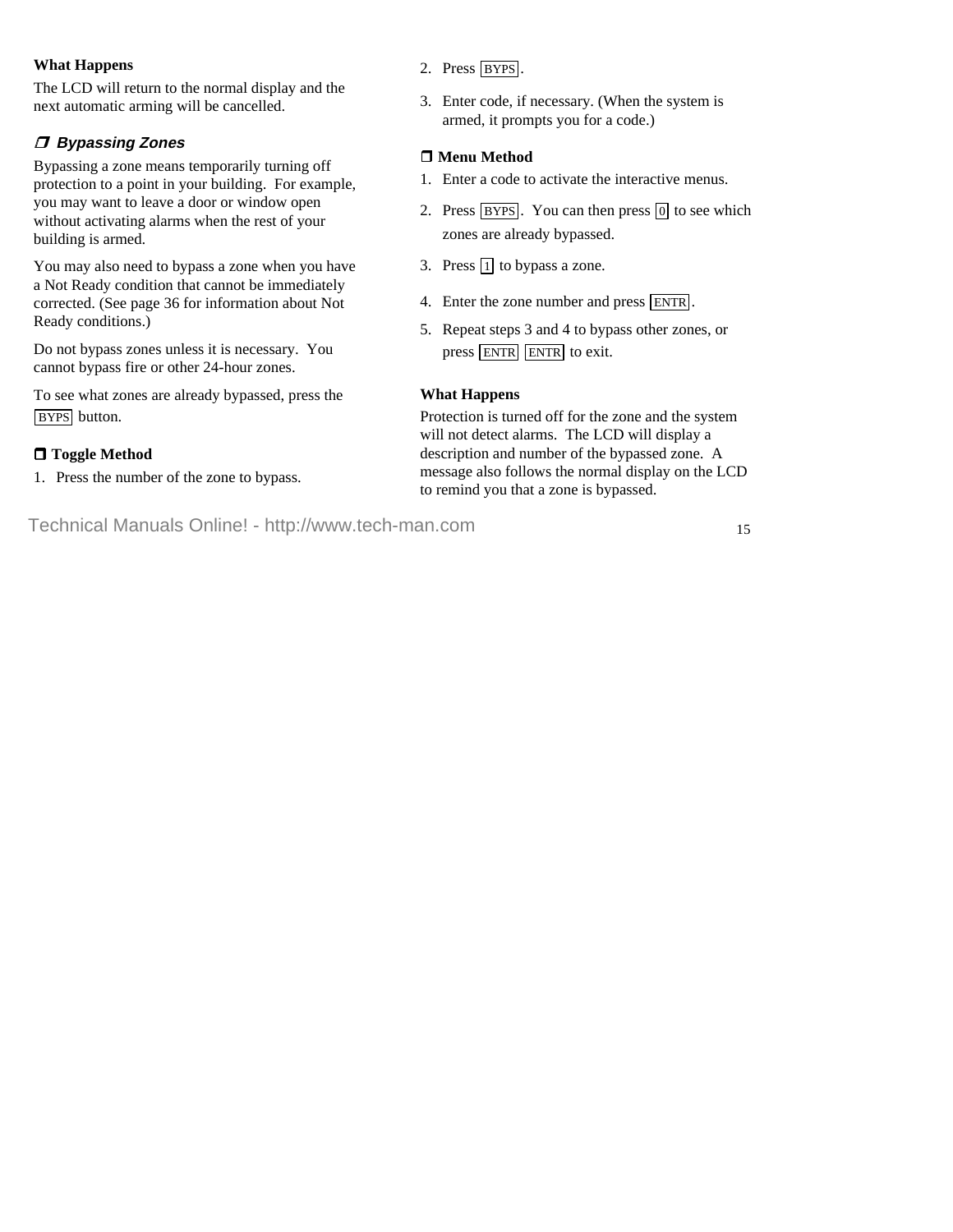# **Unbypassing Zones**

Reinstating (unbypassing) a zone means turning the protection back on. You can press the **BYPS** button to see what zones are currently bypassed.

Reinstate bypassed zones as soon as possible so that you do not accidentally leave a zone unprotected.

You cannot unbypass zones if doing so will cause an alarm.

*Note: Some systems can be programmed to automatically reinstate any bypassed zones when the system is disarmed.*

# **Toggle Method**

- 1. Press the number of the zone to reinstate.
- 2. Press BYPS.
- 3. Enter code, if necessary. (When the system is armed, it prompts you for a code.)

### **Menu Method**

- 1. Enter a code to activate the interactive menus.
- 2. Press BYPS.
- 3. Press  $\boxed{2}$  to unbypass a zone.
- 4. Enter the zone number and press ENTR .
- 5. Repeat steps 3 and 4 to unbypass other zones, or press ENTR ENTR to return to the normal display.

#### **What Happens**

The LCD will display a description and number of the reinstated zone.

16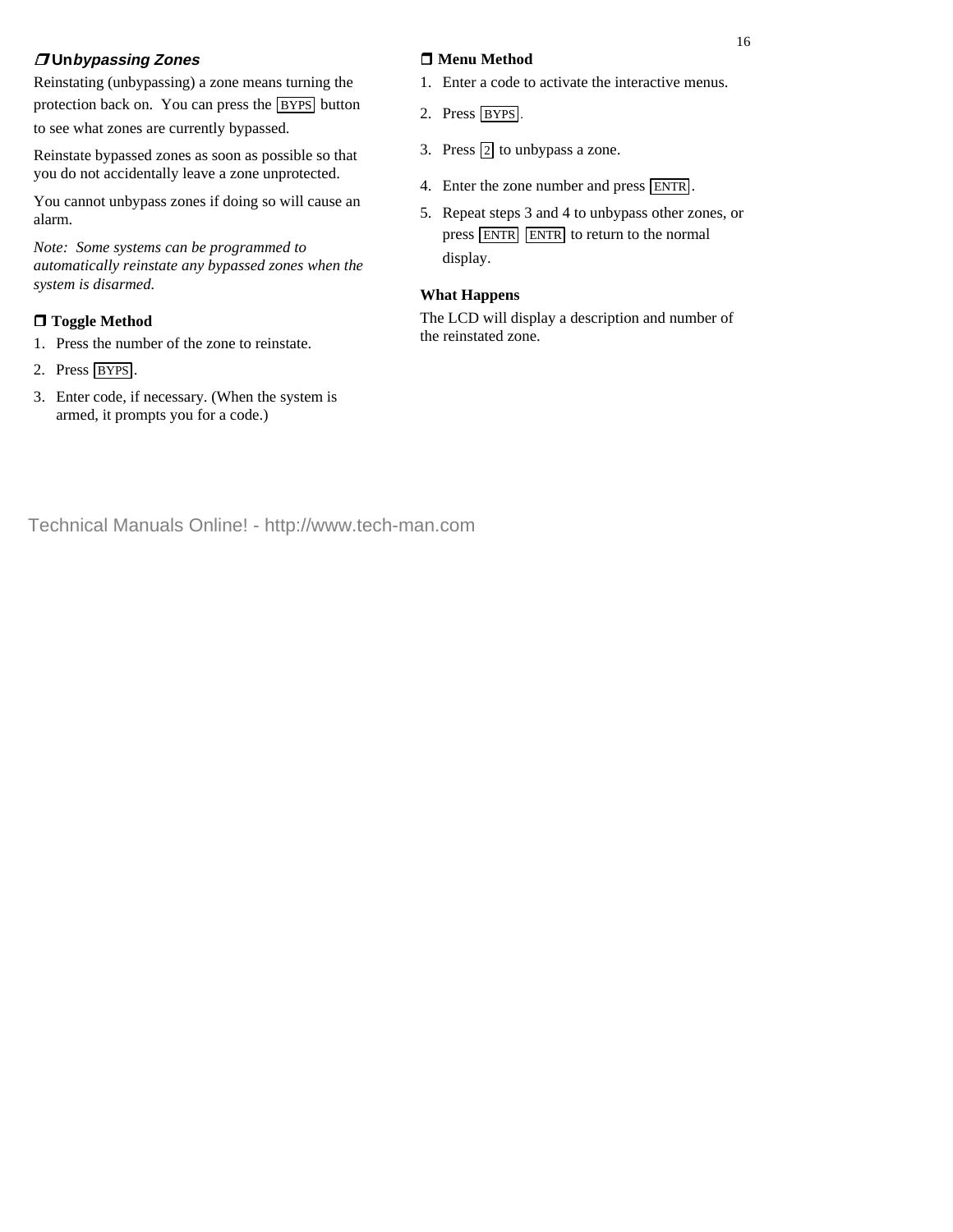# **Activating/Deactivating Code 2**

When Code 2 is enabled, temporary users (such as a cleaning service) with a Code 2 access code can arm or disarm your system.

#### **Both Methods**

- 1. Press  $\overline{CODE 2}$  + Code. The LCD displays whether the Code 2 function is enabled or disabled.
- 2. You can press  $\boxed{0}$  to disable Code 2 or  $\boxed{9}$  to enable Code 2.

#### **What Happens**

When Code 2 is enabled, temporary users (such as a cleaning service) with a Code 2 access code can arm or disarm your system.

# **Activating/Deactivating the Chime Feature**

The Chime feature is used to sound a tone when someone enters a Chime zone. For example, your system can sound a tone whenever someone enters or leaves the house through the back door. This is normally used when the system is disarmed.

# **Toggle Method**

To turn *on* the chime tones, press [CHM]. To turn *off* the chime tones, press CHM.

#### **Menu Method**

- 1. Press CHM .
- 2. Press  $\boxed{9}$  to activate (turn on) or  $\boxed{0}$  to deactivate (turn off) the chime feature.

#### **What Happens**

The CHIME LED will be on when the Chime feature is activated. A tone sounds whenever someone enters or leaves a Chime zone.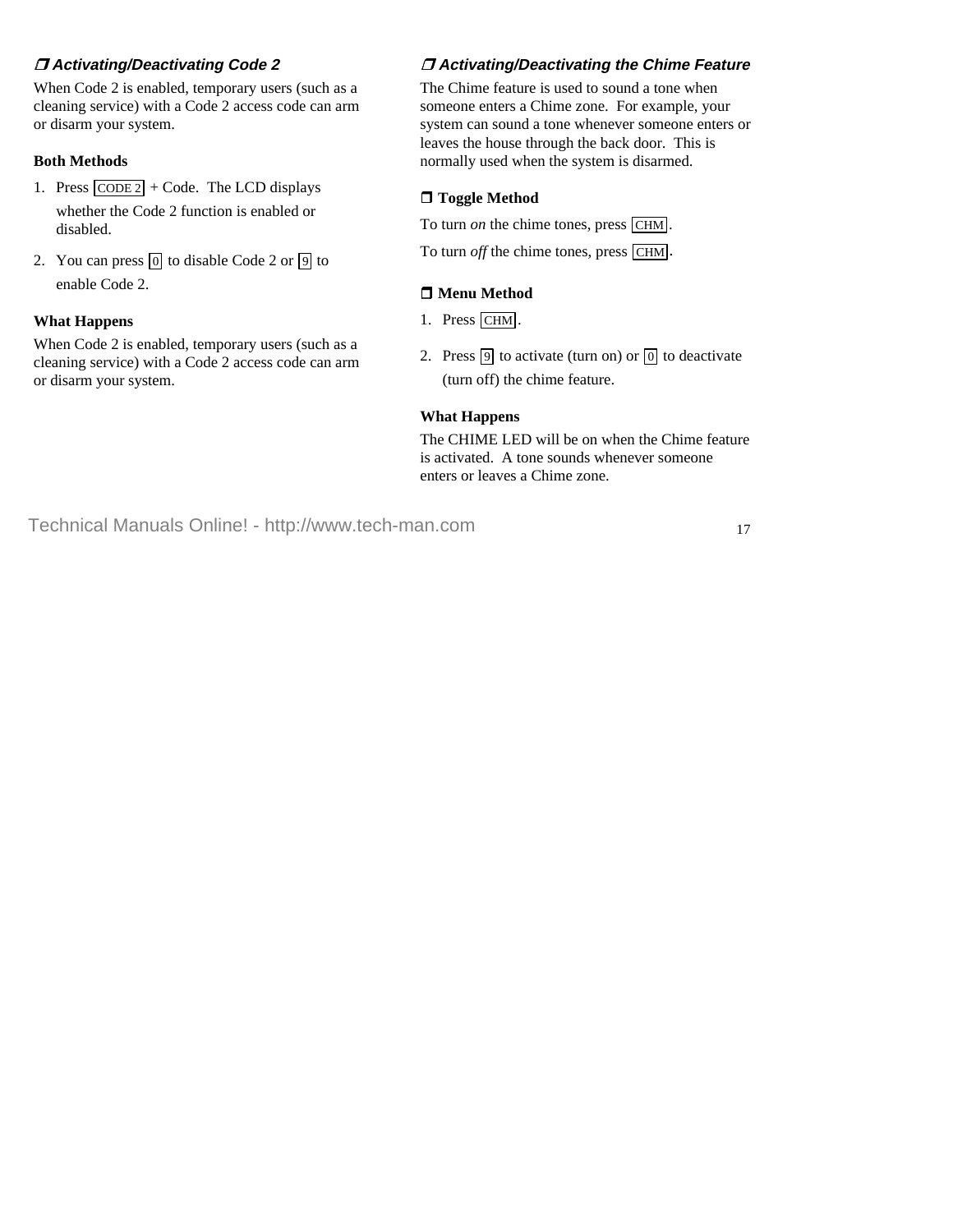# **Multi-Area Operation**

For multi-area installations, the system is divided into multiple areas for separate access and arming capabilities in each area of the building.

How you operate your system depends on how your system is configured. In a *toggle* system, pressing a button on the touchpad simply toggles the function on or off (though you may have to first enter your code). The function activated or deactivated affects only the areas that you are allowed to access. See page 5 for touchpad button descriptions.

In a menu system, an *interactive menu* guides you through a particular task by displaying options for your area. You can activate functions by selecting options from these menus. Figure 3 shows the main interactive menu display.

Since the operating instructions for a toggle system vary slightly from a menu system, both methods of operation are included in this section. Your installer can tell you what method to use and which options  $(\nabla)$  are programmed for your system.





#### **Special Information for Multi-Partition Maintenance Personnel**

If you have access to multiple partitions within a system, you will need to enter the number of the partition before you perform any functions in the partition. (In a UL listed installation, multipartitioning can be used only in single-owner installations.)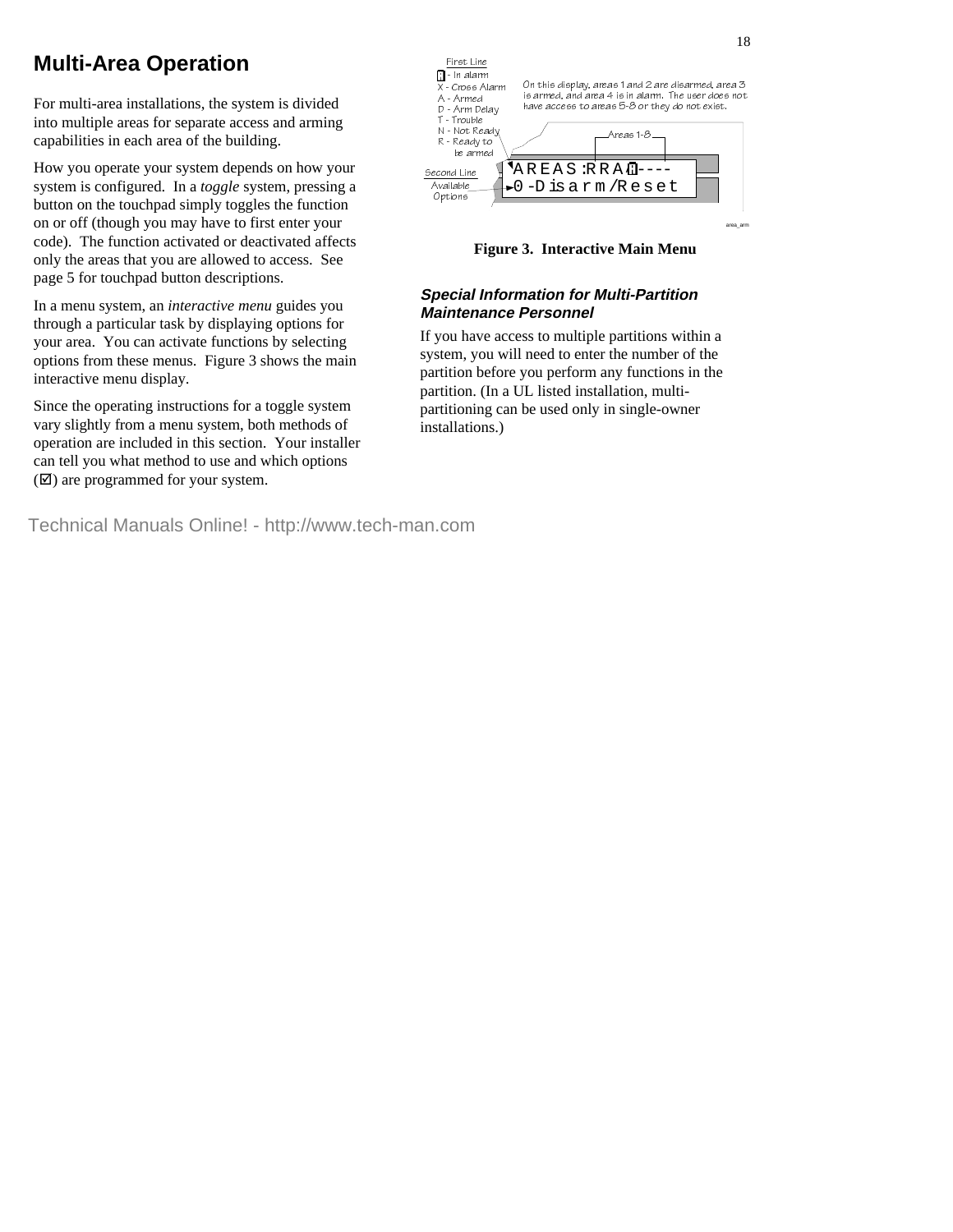# **Arming/Disarming All Areas**

When your system is armed, your building is protected so that alarms will sound if the system senses an intruder.

When your system is disarmed, you can move freely throughout the premises without causing an alarm.

# **Toggle Method**

Enter your code.

Your system may be programmed to automatically arm the interior zones when you enter your code. If your system is *not* programmed this way, first press  $\overline{INT}$  + code to arm the interior zones.

#### **Menu Method**

Users can arm/disarm only the areas they can access.

If your system is programmed to automatically arm the interior zones when you arm the system, follow these steps:

- 1. Enter a code to access the interactive menus.
- 2. Press  $\overline{\mathscr{L}}$  to arm or  $\overline{\mathscr{L}}$  to disarm all areas.

If your system is not programmed to automatically arm the interior zones when you arm the system, you will have to first turn on the interior zones in each area before arming. Use the following steps:

- 1. Enter a code. A STATUS: display on the LCD indicates that you are in the interactive menus (see page 31 for system status messages).
- 2. Enter the number of the area where you want to turn on the interior zones.
- 3. Press  $\boxed{INT}$  to turn on the interior zones. (Your system must be programmed for interior zones in this area).

 Repeat Steps 2 and 3 for each area where you want to turn on the interior zones.

4. Press ENTR to return to the normal display.

5. Press  $\begin{bmatrix} 9 \\ 2 \end{bmatrix}$  to arm or  $\begin{bmatrix} 0 \\ 4 \end{bmatrix}$  to disarm all areas.

#### **What Happens**

When your system is armed, the ARMED and INTERIOR LEDs are on to indicate that the entire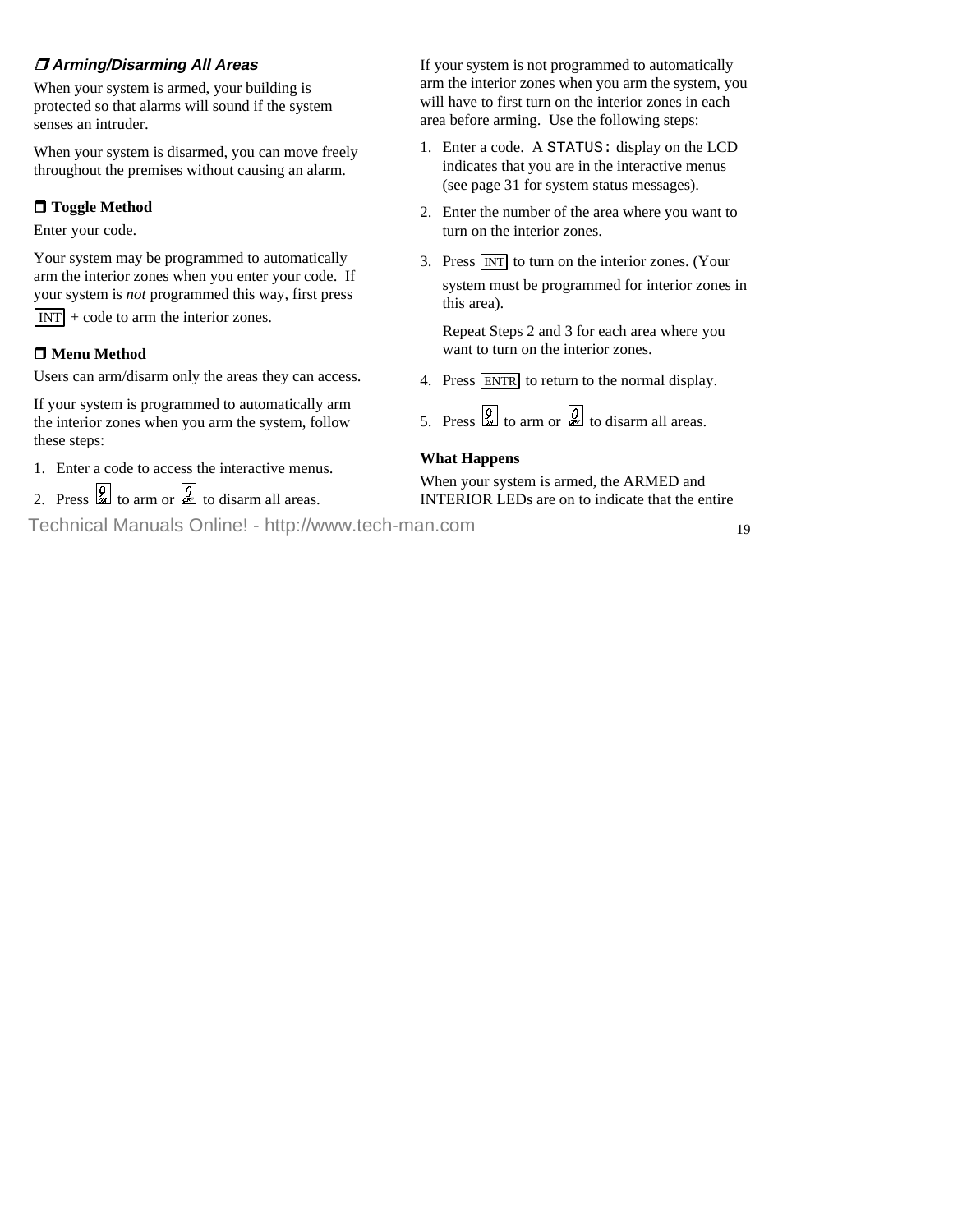system is armed. Flashing indicates that only some areas are armed.

When your system is disarmed and all zones are ready, the ARMED LED is off and the green READY LED is on.

# **Arming/Disarming a Specific Area**

Users can arm/disarm only the areas they can access. (Operates the same for all systems.)

- 1. Enter a code. When STATUS: displays on the LCD, it indicates that you are in the interactive menus (see page 31 for system status messages).
- 2. Enter the number of the area that you want to arm or disarm.
- 3. Your system can be programmed to automatically turn on the interior zones when you arm an area. For systems *not* programmed this way, press  $\overline{INT}$  to arm the interior zones.
- 4. Press  $\boxed{\frac{9}{25}}$  to arm this area or  $\boxed{\frac{9}{25}}$  to disarm.

Repeat Steps 2-4 for each area you want to arm.

5. Press ENTR ENTR to exit.

#### **What Happens**

When your system is armed, the ARMED and INTERIOR LEDs are on. Flashing LEDs indicate that some areas are disarmed (the area you just armed will still be armed).

When your system is disarmed, the ARMED LED is off and the green READY LED is on.

# **Arming/Disarming Perimeter Zones**

You can arm only the perimeter zones, enabling free movement throughout interior zones.

# **Toggle Method**

- Enter your code.
- 2. If your system is programmed to automatically arm the interior zones when you enter your code, press  $\boxed{INT}$  to turn off the interior zones.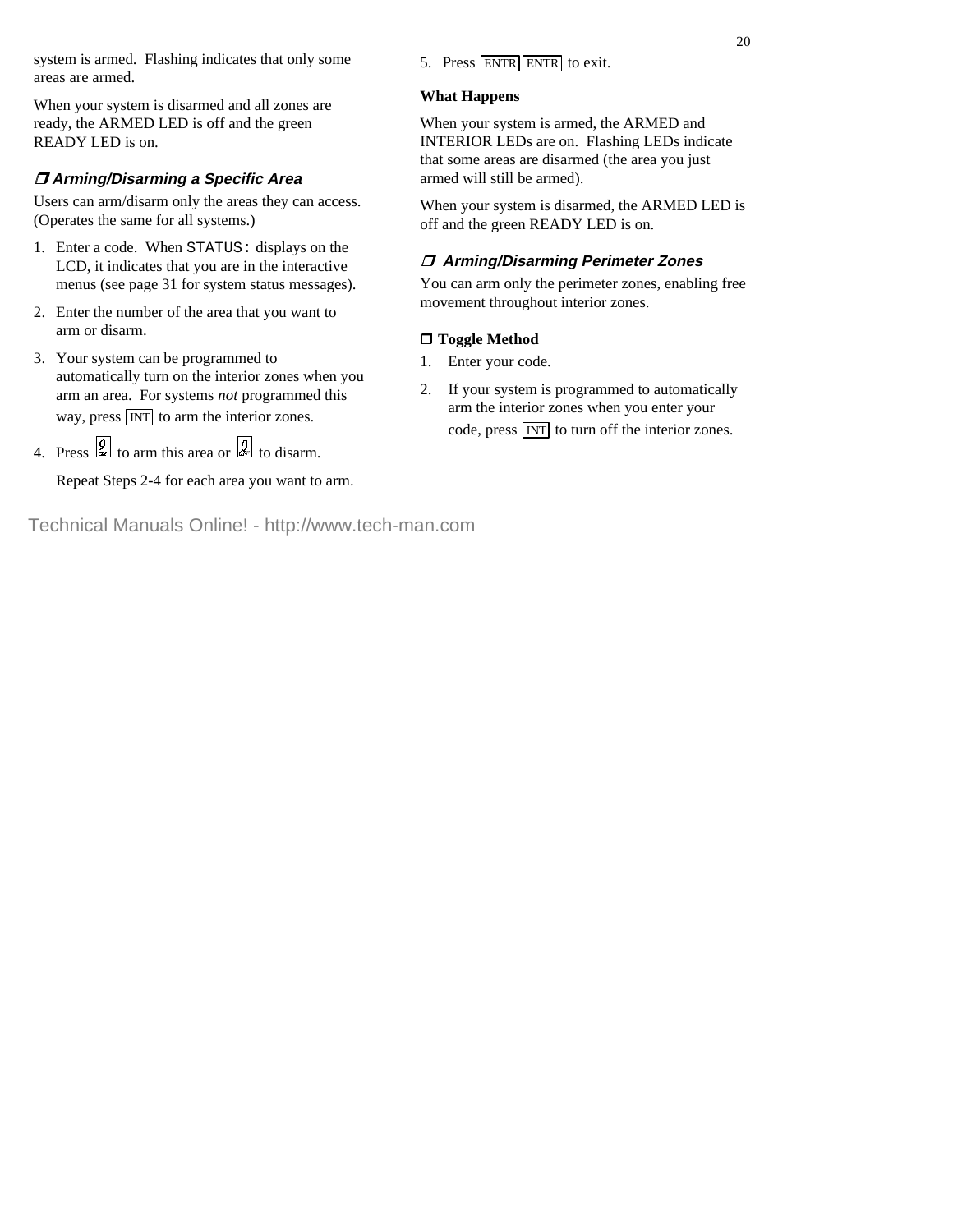#### **Menu Method**

If your system is not programmed to automatically arm the interior zones when you arm the system, follow these steps:

- 1. Enter a code to access the interactive menus.
- 2. For all areas, press  $\overline{Q}$  to arm or  $\overline{Q}$  to disarm (for individual areas first select the area number).
- 3. Press ENTR ENTR to return to the normal display.

If your system is programmed to automatically arm the interior zones when you arm the system, you will have to turn off the interior zones in each area before arming. Use the following steps:

- 1. Follow Steps 1-3 above.
- 2. Enter the number of the area where you want to turn off the interior zones.
- 3. Press  $\overline{INT}$ . (Your system must be programmed for interior zones in this area).

 Repeat Steps 2 and 3 for each area where you want to turn off the interior zones.

4. Press ENTR to return to the normal display.

#### **What Happens**

When you arm the perimeter zones, the ARMED LED is on. If the INTERIOR LED is also on, then the interior zones are also protected. When the INTERIOR LED is off, you can move freely within the interior zones, but the perimeter zones are armed.

Flashing LEDs indicate that not all areas are armed.

### **Arming/Disarming with Entry/Exit Delays**

Delay times give you time to leave your building after arming and return to your building to disarm your system without setting off alarms. The same instructions for "Arming/Disarming All Areas" applies; however, you must enter your access code within a specified number of seconds. (The number of seconds is programmed by your installer.)

The system beeps as the LCD displays the number of seconds before the system arms or an alarm sounds.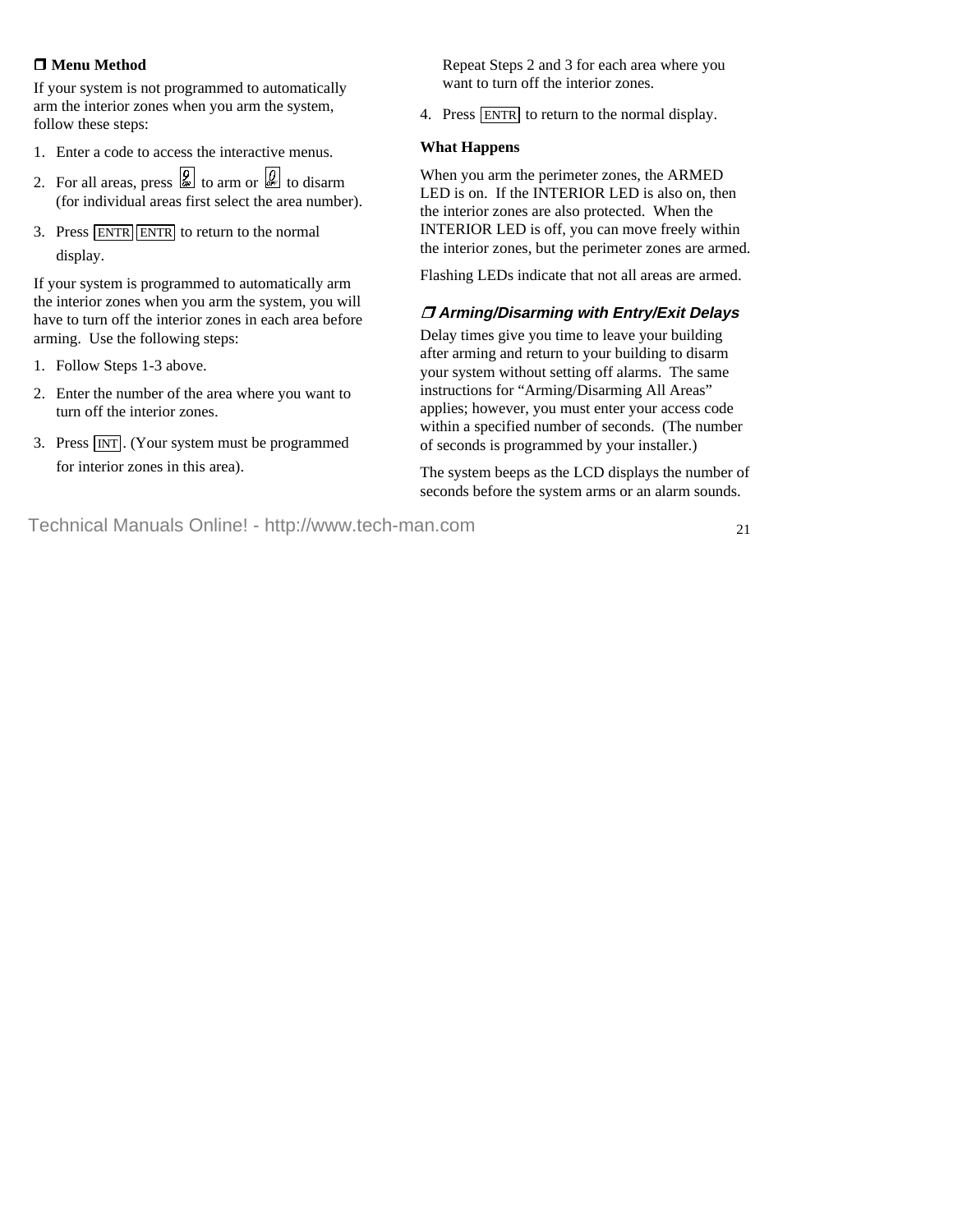### **Activating Auto Arm**

*Note: Auto Arm cannot be used in UL installations.*

If your system is programmed for the Auto Arm feature, the system can automatically arm itself. All you have to do is enter the number of minutes for the system to count down before arming.

Note that when setting the arm time, the display will always show the default time of 10 minutes (not the previous arm time).

- 1. Enter code to activate the interactive menus.
- 2. Enter the number of the area in which to initiate auto arming.
- 3. Press  $\boxed{1}$  for Set Arm Time.
- 4. Enter the number of minutes before auto arming goes into effect, then press ENTR (or just press ENTR to accept the default number of minutes).
- 5. Repeat Steps 2-4 to activate auto arming in other areas, or press  $\overline{\text{ENTER}}$  to exit.
- Technical Manuals Online! http://www.tech-man.com

6. Press ENTR to return to the normal display.

\*Note: This feature is not available with toggle systems.

#### **What Happens**

The LCD will return to the normal display and the next automatic arming will occur at the new time. A message appears after the normal display messages warning you of how many minutes are left before automatic arming begins.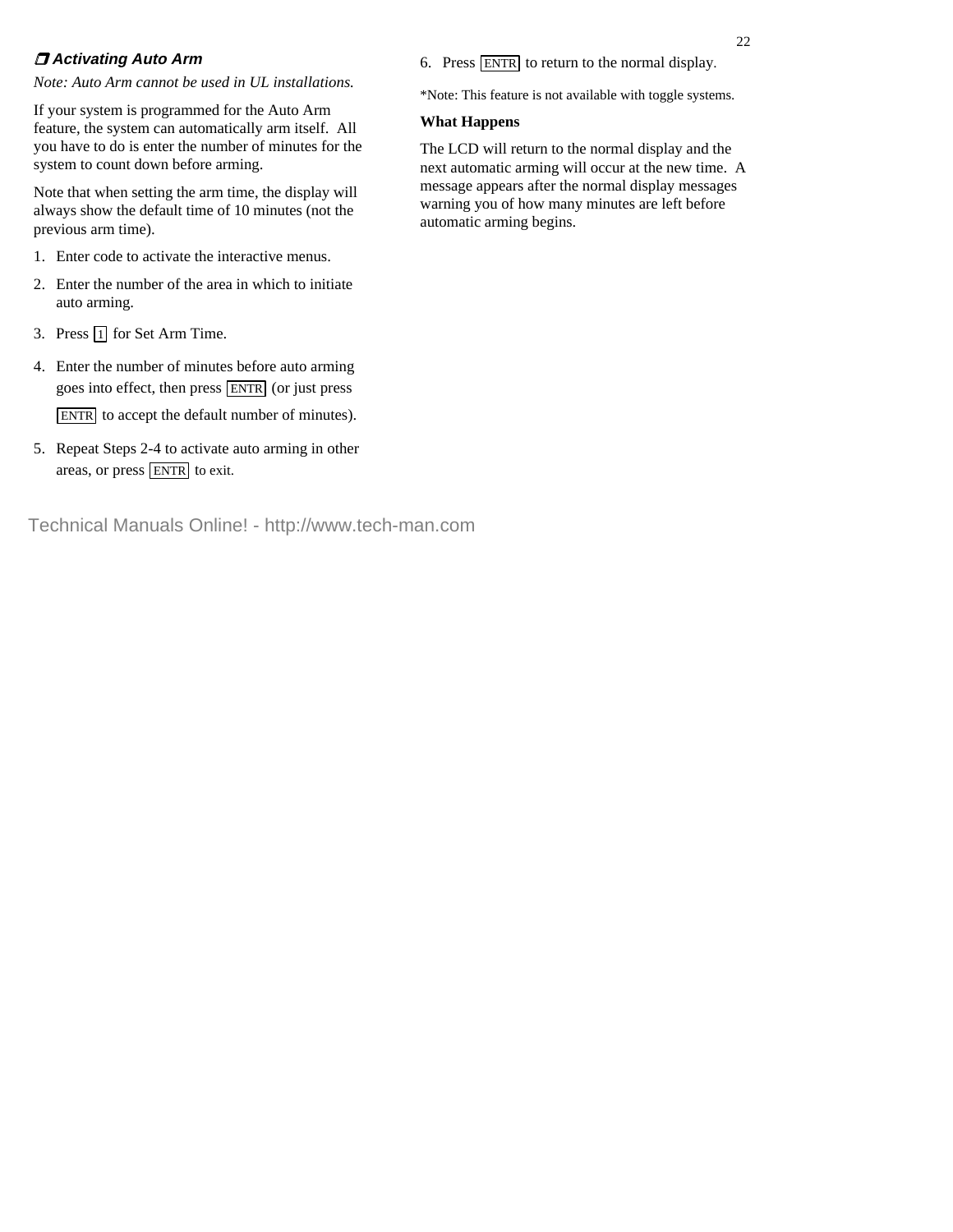### **Cancelling Auto Arm**

If your system is programmed to arm automatically, you can manually turn off this feature.

Resetting the time and date (page 29) automatically cancels auto arming.

- 1. Enter code to access the interactive menus.
- 2. Enter the number of the area in which you want to cancel the auto arming.
- 3. Press  $\boxed{1}$  for Set Arm Time.
- 4. Press  $\boxed{\text{CLR}}$  0 to erase the default number of minutes (10) before auto arming goes into effect, then press ENTR .
- 5. Repeat Steps 2-4 to cancel auto arming in other areas, or press  $\overline{\text{ENTER}}$  to exit.
- 6. Press ENTR to return to the normal display.

\*Note: This feature is not available with toggle systems.

### **What Happens**

The next automatic arming of the system will be cancelled.

# **Bypassing Zones**

Bypassing a zone means temporarily turning off protection to a part of your building. This enables you to access that zone and still protect the other areas in your building. You may also need to bypass a zone if you have a Not Ready condition that cannot be immediately corrected. (See page 36 for information about not ready conditions.) You should not bypass fire or other 24-hour zones.

You can press  $\boxed{1}$  STAT to see what zones are available in each area.

# **Toggle Method**

To see what zones are already bypassed, press the BYPS button.

- 1. Press the number of the zone to bypass.
- 2. Press BYPS.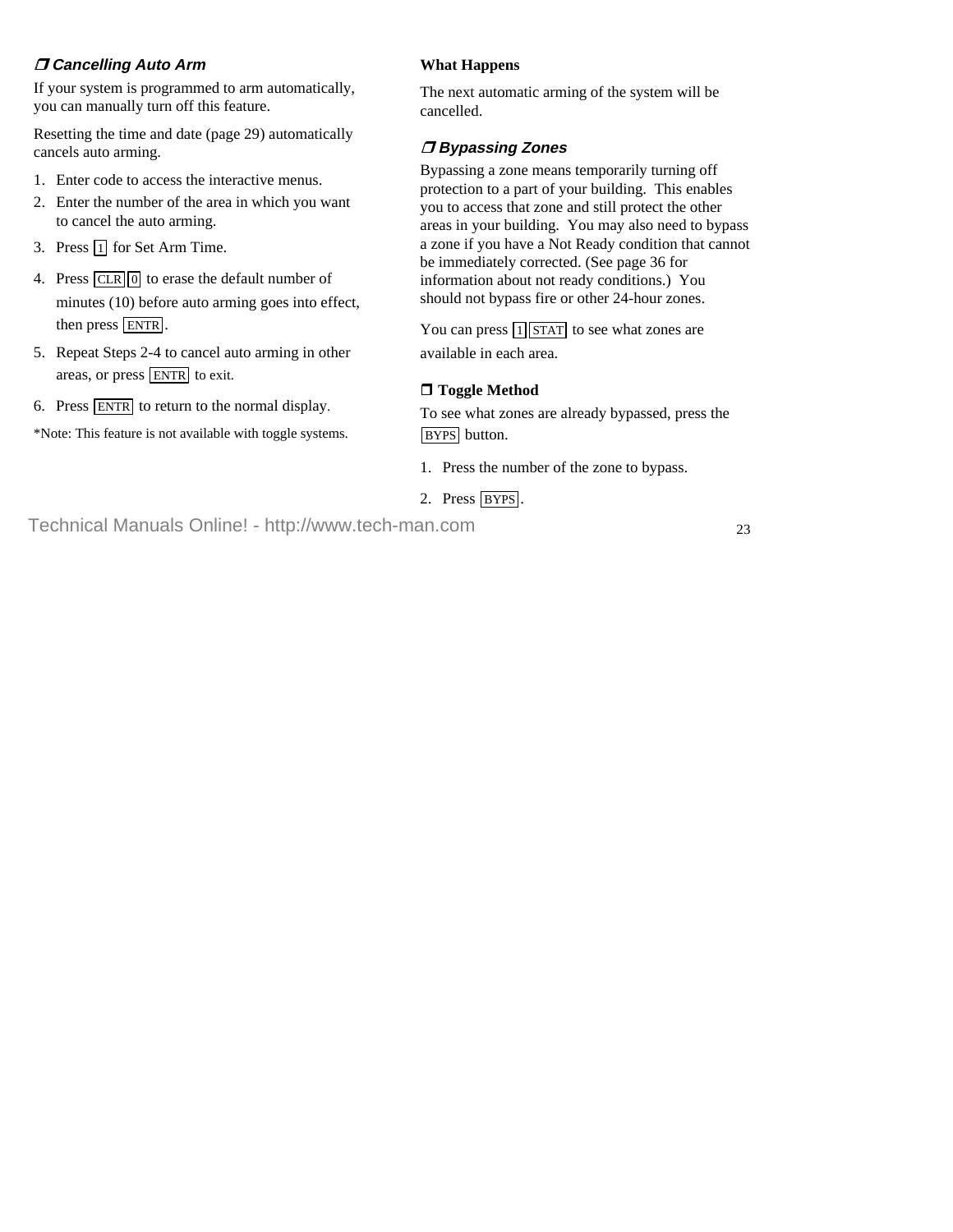3. Enter code, if necessary. (When the system is armed, it prompts you for a code.)

#### **Menu Method**

- 1. Enter a code to activate the interactive menus.
- 2. Enter the area number where the zone you want to bypass is located (if prompted).
- 3. Press  $BYPS$ . You can then press  $\boxed{0}$  to see which zones are already bypassed.
- 4. Press  $\boxed{1}$  to bypass a zone.
- 5. Enter the zone # and press ENTR .
- 6. Repeat Steps 4 and 5 to bypass other zones, or press ENTR to exit.

#### **What Happens**

Protection is turned off for the zone and the system will not detect alarms. The LCD displays the area and the zone bypassed. A message also follows the normal display telling you that a zone is bypassed.

# **Unbypassing Zones**

Reinstating (unbypassing) a zone means turning the protection back on. You can press the **BYPS** button to see what zones are currently bypassed.

Reinstate bypassed zones as soon as possible so that you do not accidentally leave a zone unprotected.

You cannot unbypass zones if doing so will cause an alarm.

*Note: Some systems can be programmed to automatically reinstate any bypassed zones when the system is disarmed.*

### **Toggle Method**

- 1. Press the number of the zone to reinstate.
- 2. Press  $BYPS$  + code (if prompted).

#### **Menu Method**

- 1. Enter a code to activate the interactive menus.
- 2. Enter the area number where the zone you want to bypass is located (if necessary).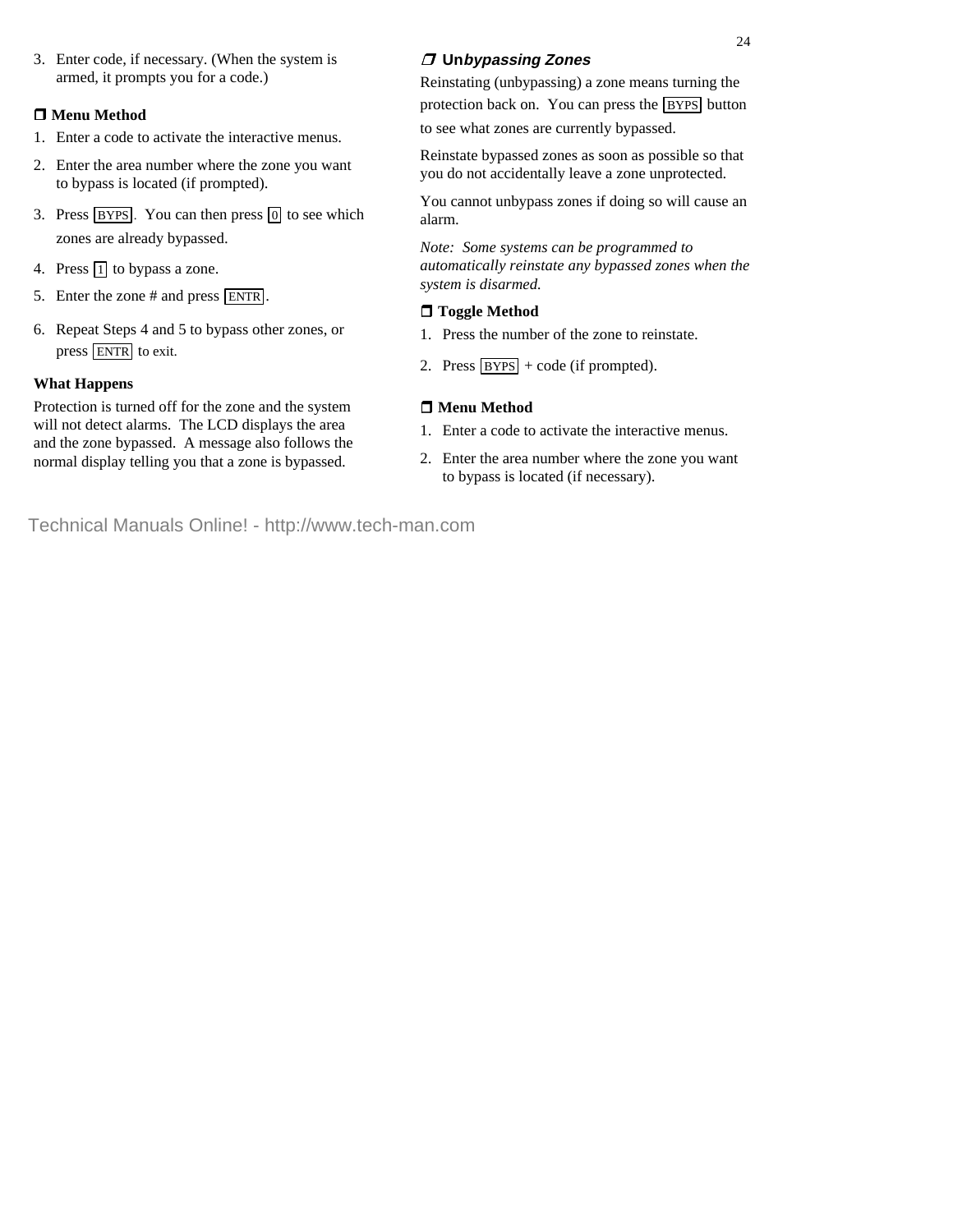- 3. Press BYPS.
- 4. Press  $\boxed{2}$  to unbypass a zone.
- 5. Enter the zone number and press ENTR.
- 6. Repeat Steps 4 and 5 to bypass other zones, or press ENTR to exit.

# U **Activating/Deactivating Code 2**

- 1. Press  $\overline{CODE 2}$  + code. The LCD displays whether the Code 2 function is enabled or disabled.
- 2. Press  $\boxed{0}$  to disable or  $\boxed{9}$  to enable Code 2.
- 3. Press MUTE to exit.

*Note: This feature operates the same for all systems.*

#### **What Happens**

When Code 2 is enabled, temporary users (such as a cleaning service) with a Code 2 access code can arm or disarm your system.

### **Activating/Deactivating the Chime Feature**

The Chime feature is used to sound a tone when someone enters a Chime zone. For example, your system can sound a tone whenever someone enters or leaves the house through the back door. This is normally used when the system is disarmed.

### U **Toggle Method**

To turn *on* the chime tones, press CHM.

To turn *off* the chime tones, press [CHM].

### U **Menu Method**

- 1. Enter a code to activate the interactive menus.
- 2. Enter the area number where the zone you want to turn on chime tones is located.
- 3. Press CHM .
- 4. Press ENTR to exit.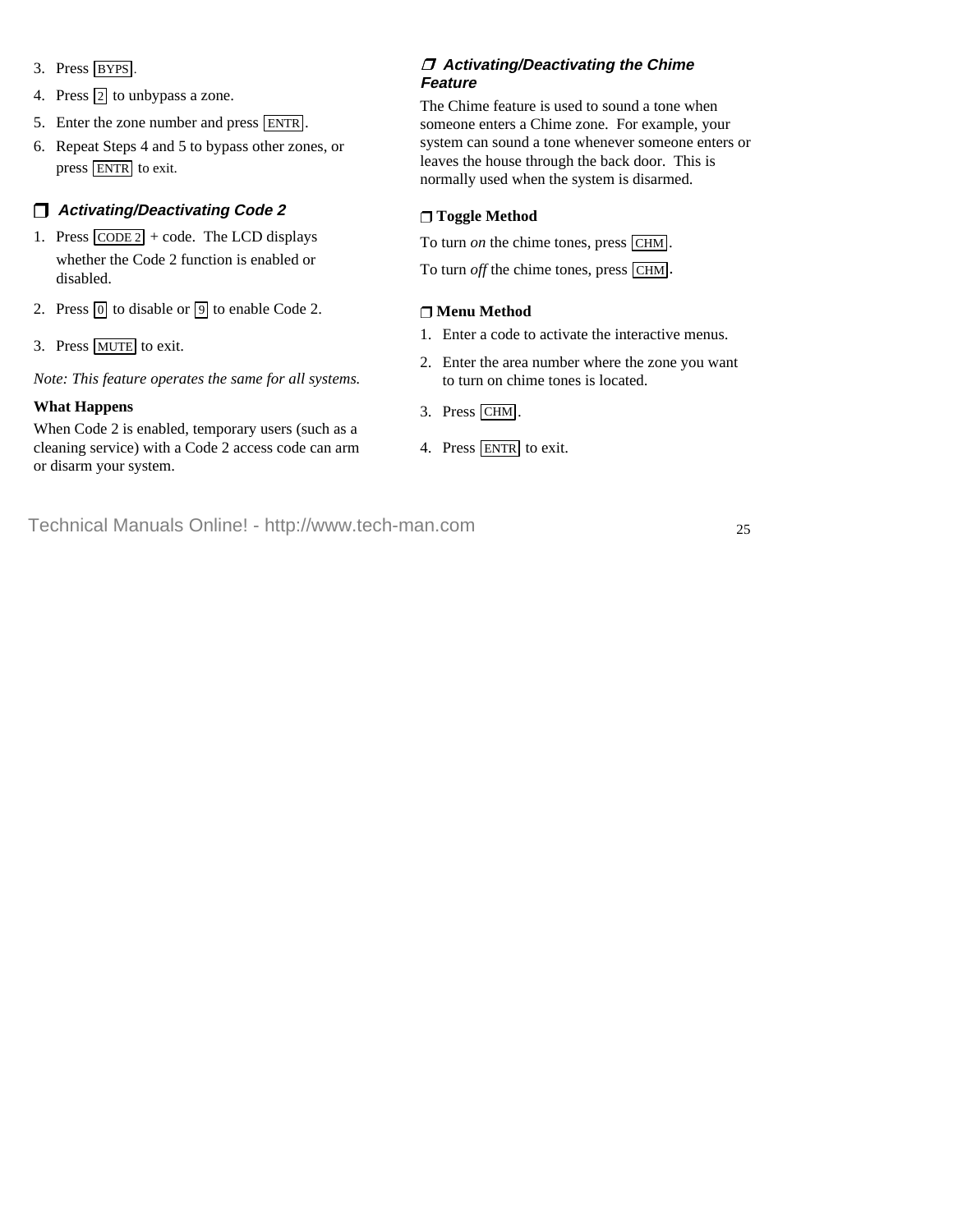5. Repeat steps 2-4 to turn the Chime feature on or off in other areas, or press  $\overline{\text{ENTR}}$  to return to the normal display.

#### **What Happens**

The CHIME LED will be on when you turn on the Chime feature. A tone sounds whenever someone enters or leaves a Chime zone.

The LED will not light if you try to activate chime sounds in an area where this feature is not enabled through programming.

A flashing LED indicates that the Chime feature is not active in all areas.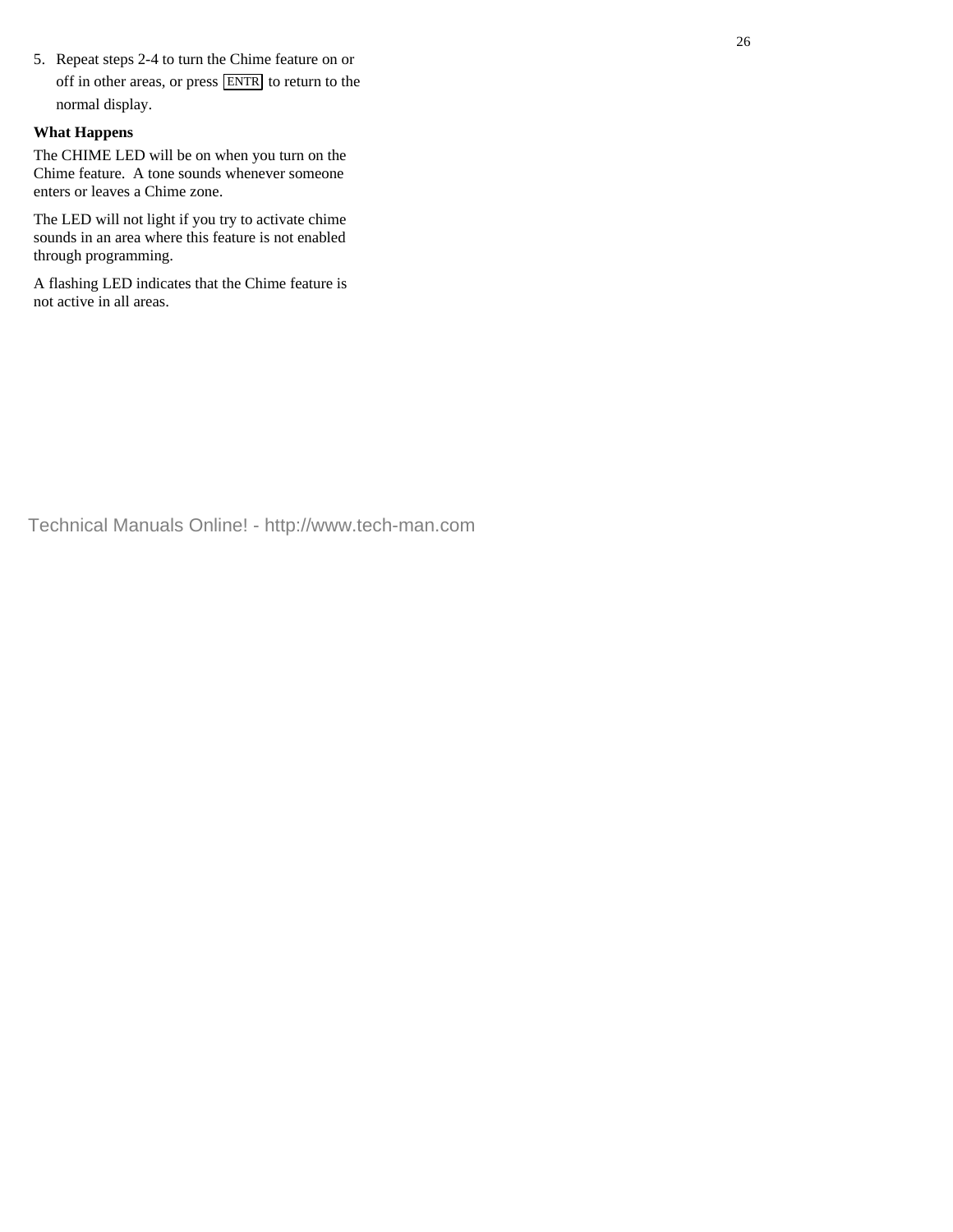# **Other Important Features**

This section of the manual describes operation of other system features. These features operate the same whether you are using a single- or multi-area system.

# **Activating a Duress (Holdup) Alarm**

Press 1 or 2 digits assigned as duress digits, followed by your access code.

The system will transmit a silent alarm to the central station indicating that the user is being forced to disarm the system. In response, central station personnel will dispatch the proper authorities.

# **Pressing the Emergency keys**

Press FIRE, POL or AUX as needed. You must press these keys for at least one full second to activate the alarms.

The system automatically calls the central station. In response, the central station will dispatch the police, fire department, or other emergency personnel.

Each of these keys must be programmed by your installer to be active. Not all keys will be enabled for all installations.

# **Adding, Changing, Removing Users**

 $\Box$  Your system may be configured so that new users are added or removed by your installation company. If that is the case, you will not need to use this section.

 $\Box$  If you will be adding, changing, or removing users from your own system, follow the steps in this section.

# **Adding Users**

1. Press  $\boxed{7}$  ENTR + Code (you must use the Installer code or maintenance code to perform this function).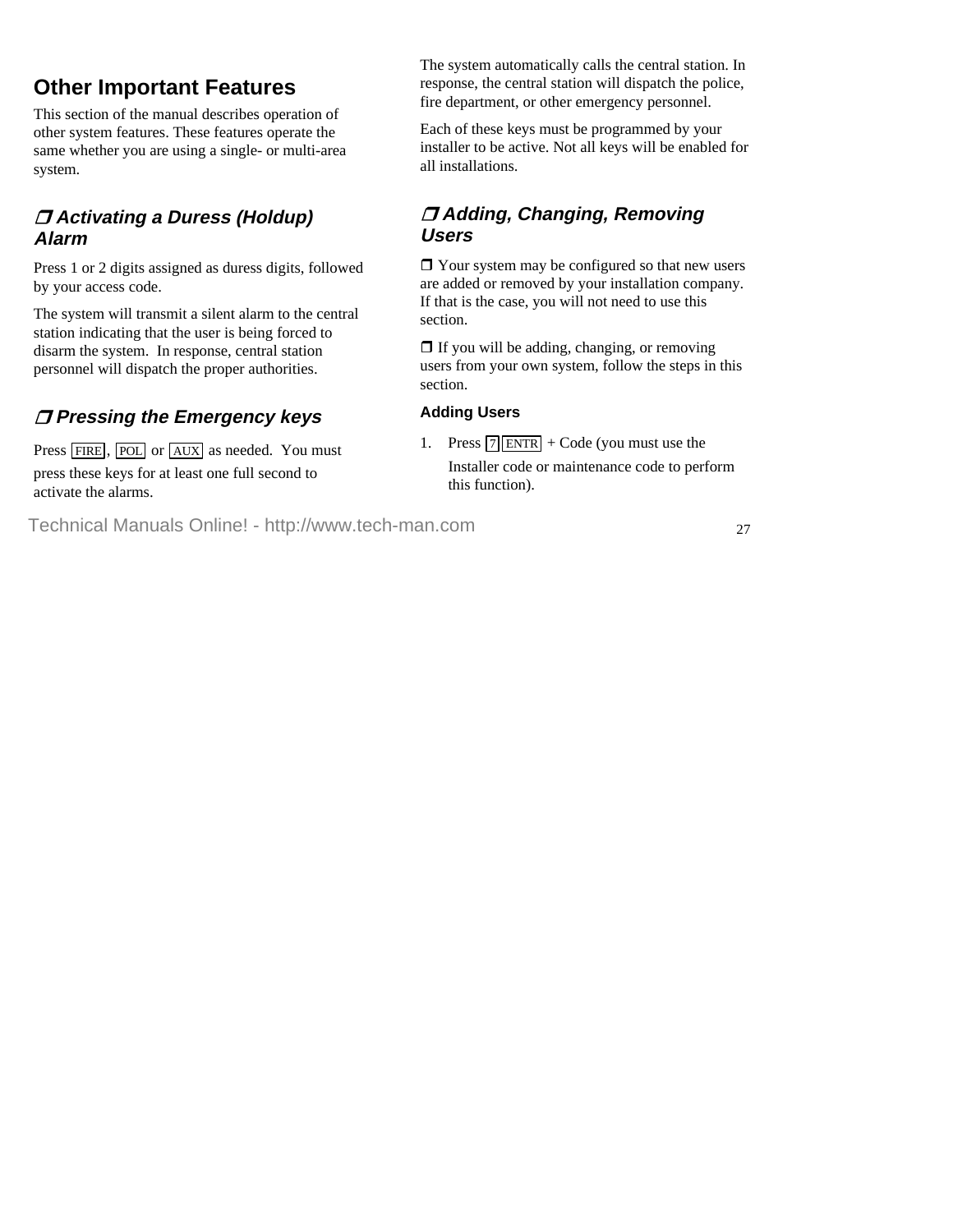The first line of the LCD will show Enter Id: The second line will display Enter The Number followed by a scrolling menu of the available options.

[CLR] - Start Over Press CLR to start over if you make a mistake.

[ENTR] - Accept

[MUTE] - Exit menu

Press MUTE if you want to quit before you finish adding this user.

- 2. Enter the number of the user (*not* the user's access code). For example, to select User 3, press  $\boxed{3}$  ENTR.
- 3. The LCD will display Profile:

 Enter the number of the user profile that will control this user's access rights and press ENTR . (User profiles are programmed by your

installer. If you will be adding users on-site, your installer will provide you with the profile numbers you need.)

- 4. The LCD will display Access Code: Enter the user's code Enter the 4- to 8-digit code that will give this user access to the system, then press ENTR .
- 5. The LCD will display Swipe/Type Card Enter the encoded card PIN or present the card to the card reader, then press **ENTR**.
- 6. Press MUTE to exit when you are finished.

# **Changing or Removing Users**

1. Press  $\boxed{7}$  ENTR + Code (you must use the Installer code or maintenance code to perform this function).

 The first line of the LCD will show Enter Id: The second line will display Enter The Number followed by a scrolling menu of the available options.

[CLR] - Start Over

Press CLR to start over if you make a mistake.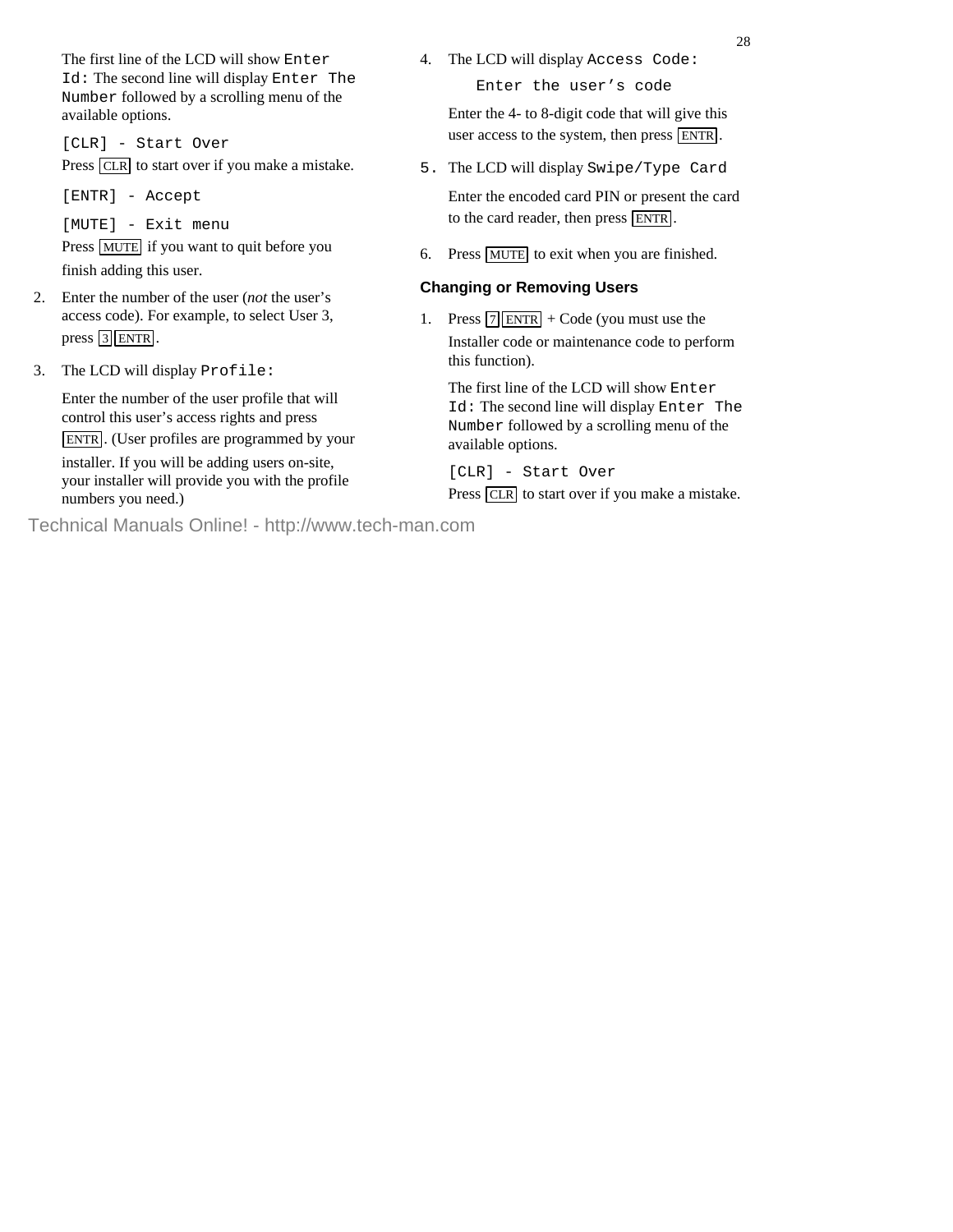[ENTR] - Accept

[MUTE] - Exit menu Press MUTE if you want to quit before you finish changing or removing this user.

- 2. Enter the number of the user (*not* the user's access code). For example, to select User 3, press  $\boxed{3}$  ENTR.
- 3. At the Profile: prompt, press ENTR .
- 4. The LCD will display Access Code: on the first line and the user's access code on the second line. Press  $\overline{CLR}$  to erase the digits of the code.
- 5. If you are *changing* the code, enter the new digits for the code and press **ENTR**.

If you are *removing* the code, just press **ENTR**.

Press ENTR again after the swipe/type card or the PIN will not be removed.

Technical Manuals Online! - http://www.tech-man.com

6. Press MUTE to exit when you are finished.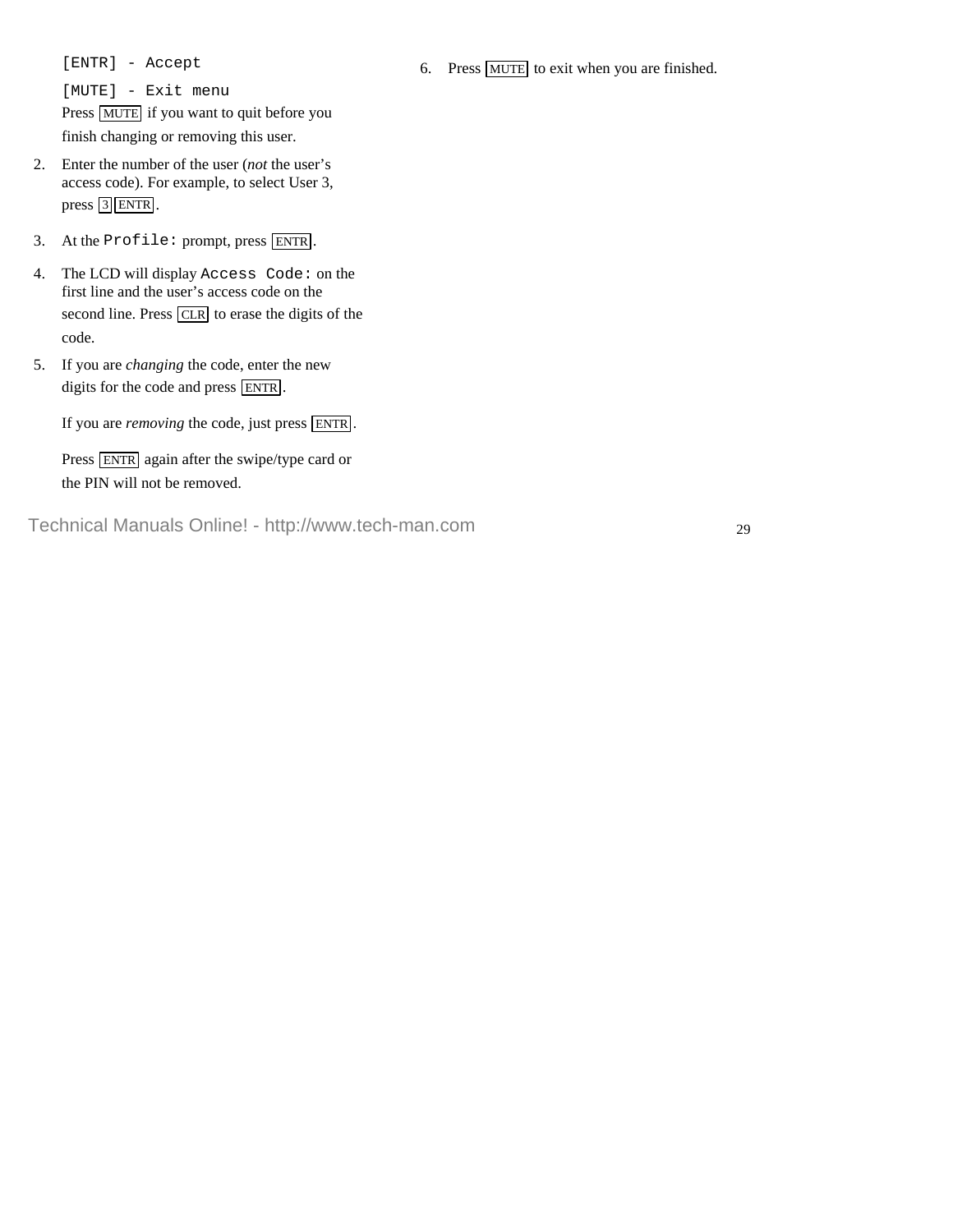# **Setting System Time and Date**

A common system setup includes time and date as one of the two-line messages that alternately display on your touchpad LCDs. Your installer may have programmed this for you.

If your system is programmed for Auto Arm, resetting the time and date cancels Auto Arm times.

Your system can also be programmed for automatic daylight savings time adjustments.

# **Set Time**

- 1. Press  $\boxed{1}$  ENTR + any code (except Code 2).
- 2. Press  $\boxed{1}$  to select Set Time.
- 3. Enter digit(s) for the *hour* in 24-hour military format, then press **ENTR**.
- 4. Enter digit(s) for *minutes*, then press ENTR .
- 5. Press MUTE to exit.



**Example:**  $\boxed{1|\text{ENTR}| + \text{code} + \boxed{1}}$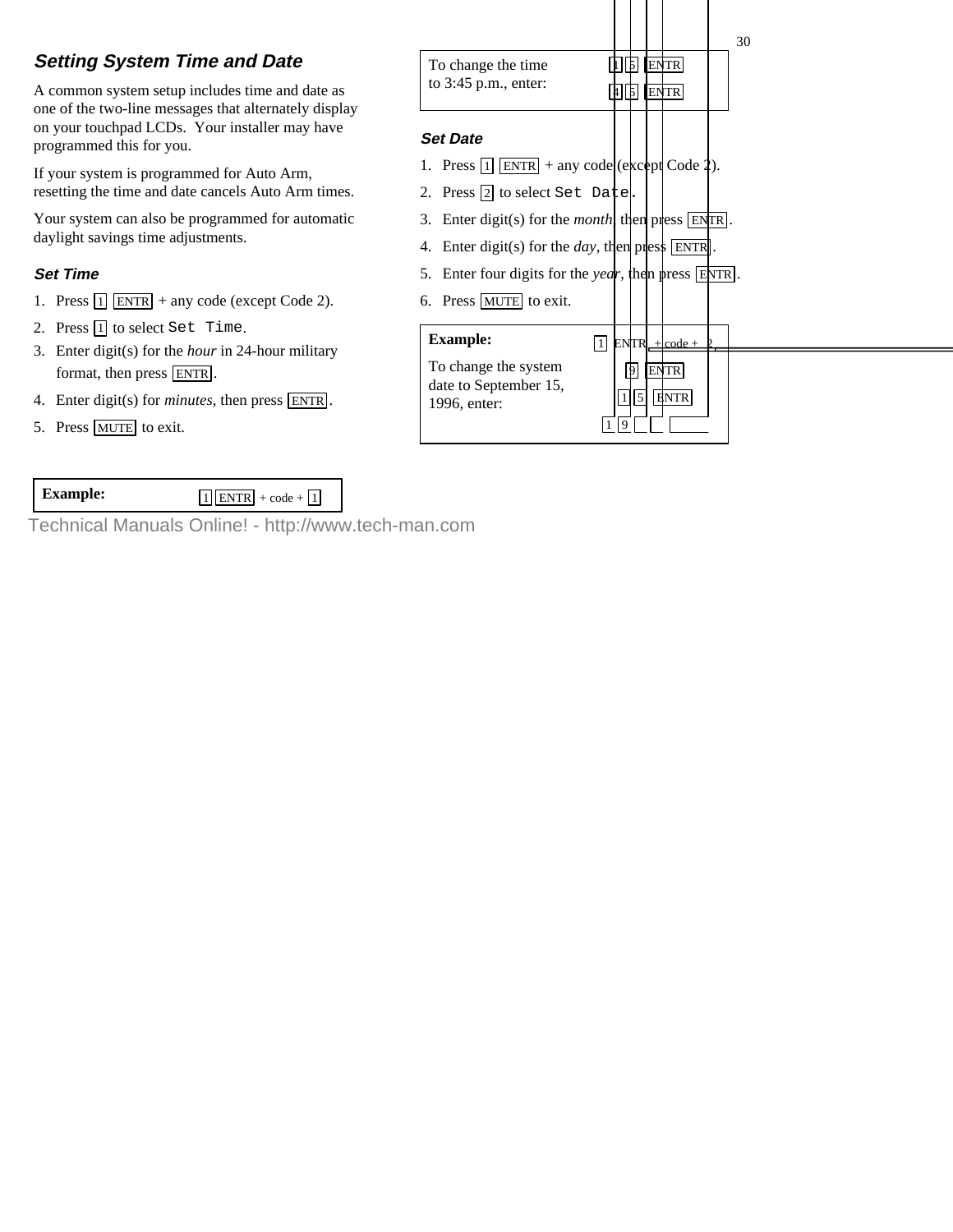# **Viewing System Status**

### **Pressing the STAT Button**

At the normal display (page 4) and main interactive menu (page 18) only, press  $\overline{\text{STAT}}$ .

The LCD either displays a message that all zones are ready or shows the status of Not Ready zones. Also displays active alarms and trouble conditions.

# **STATUS: LCD Display**

If your system uses the interactive menus, the LCD will display a STATUS: line when you enter your code. This line will display the following messages:

| <b>Message</b> | <b>Description</b>              |
|----------------|---------------------------------|
| Alarm          | System is in alarm              |
| X Alarm        | Cross alarm is in progress      |
| Armed          | System is armed (on)            |
| Arm Delay      | An arming delay is in progress  |
| Trouble        | A trouble condition exists      |
| Not Ready      | System is not ready to be armed |
| Ready          | System is ready to arm          |
|                |                                 |

# **Default LCD Display**

A system status line can be displayed as part of the message(s) that appear on your LCD when there is no activity at the touchpads. See your installer for programming your system for this display.

# **Viewing Zone Descriptions**

At the normal display, press  $\lceil 1 \rceil$  STAT.

The LCD displays each zone number on the first line and a brief description of the zone on the second line, then returns to the normal display.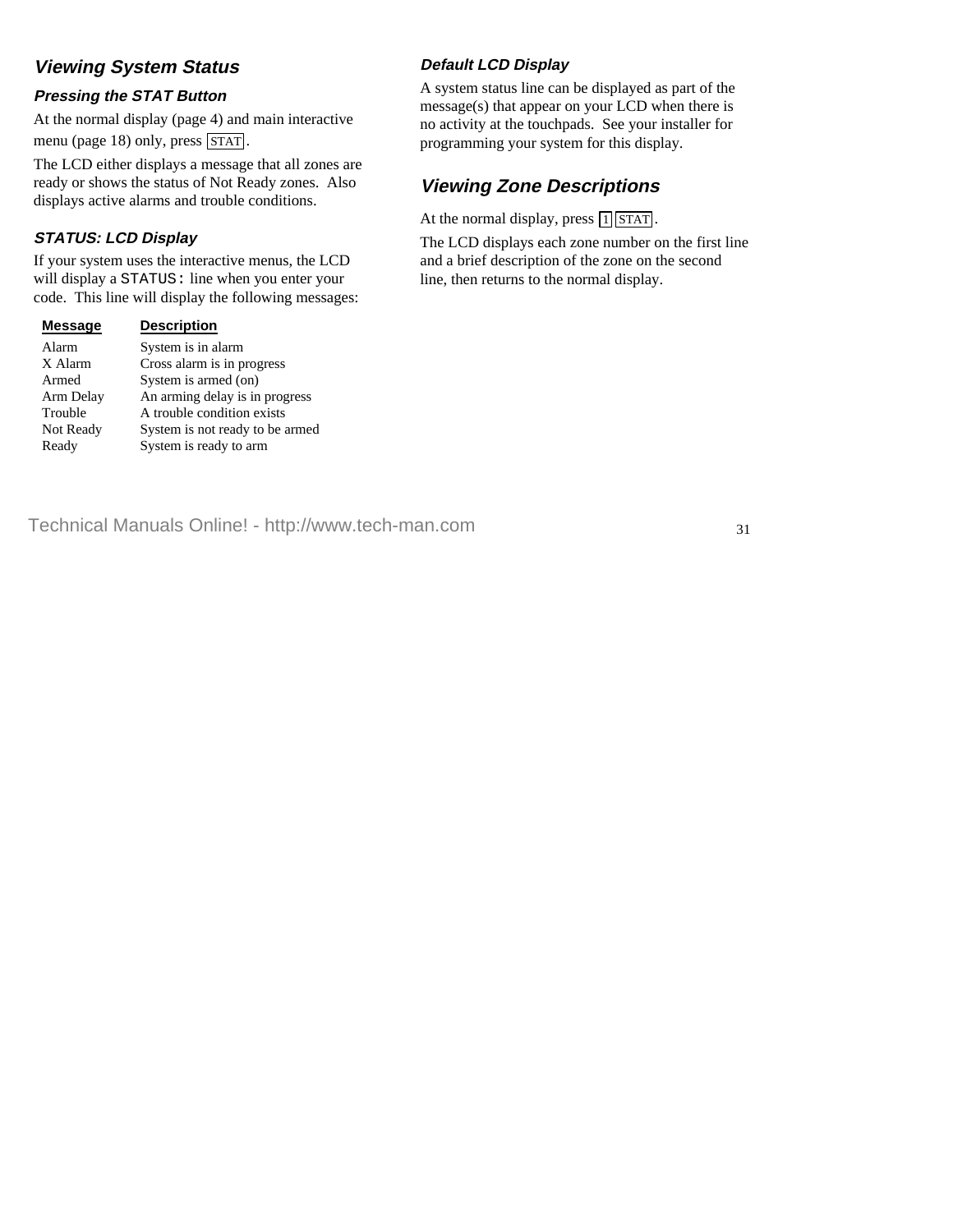# **System Testing**

Your system may not need the tests described in this section. Discuss testing with your security company installer to develop the procedures best suited to your installation.

#### **Important**

Weekly tests are recommended to ensure proper system operation.

The phone line that the system is connected to will be busy during the following tests.

# **Auto Test**

Your system may be programmed to conduct an automatic test of communication between your system and the central station. Your installer will tell you if your system has been programmed for this feature and when the test will occur.

No audible signal will occur during this test.

The dialer test manually tests the communication between your system and the central station. You can perform this test at any time.

- 1. Press  $\boxed{3}$  ENTR + Installer code or maintenance code.
- 2. Press  $\boxed{3}$  to initiate the dialer test.

The dialer will call the central station and report the test code.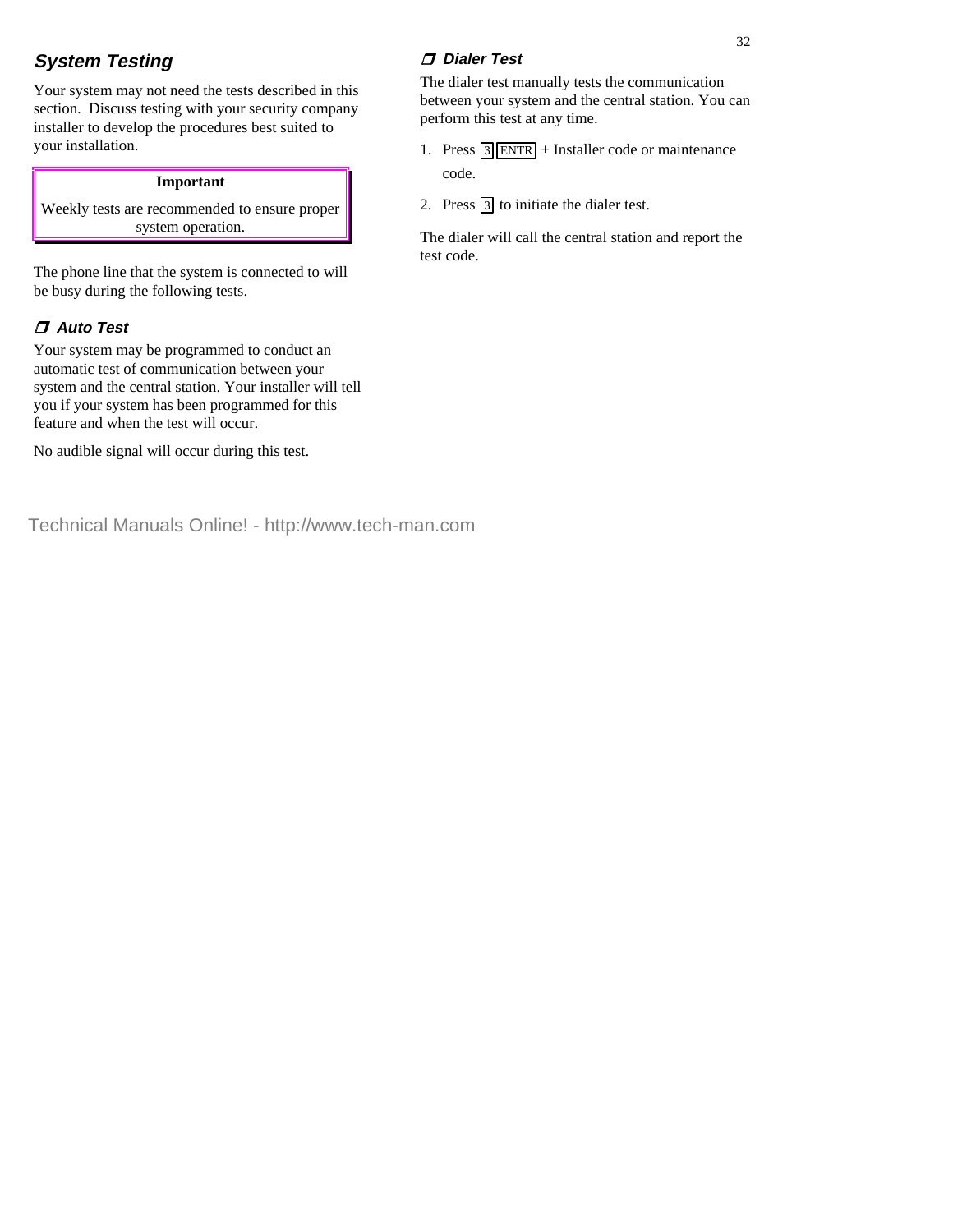# **Emergency Procedures**

# **In Case of Accidental Activation**

If your security system is accidentally activated, do not panic. **Cancel the alarm immediately by entering your access code on any touchpad**. If necessary, press  $\boxed{0}$  to reset the system.

If your system is programmed for delayed reporting and you disarm your system before reporting begins, an alarm will not be sent to the central station. Consult your security company if using this feature.

# **When an Alarm Occurs**

#### **Important**

If you enter the building and find an alarm message on the LCD, LEAVE IMMEDIATELY and call your central station or the police.

If your security system goes into alarm condition, three things will happen:

1. A loud audible warning will be heard from all system bells and/or speakers. The sound will vary depending on the type of alarm.

You can press  $MUTE$  + code to silence any trouble or alarm condition.

2. The touchpad LCD will indicate what type of alarm has occurred.

*Note: Alarms are displayed in the following order of priority: 1) Fire 2) Intrusion 3) Emergency 4) Auxiliary 5) Cross alarm.*

You can press  $STAT$  to see the zone number and location of the alarm.

3. If your system is programmed to do so, it will dial your security dealer's central monitoring station to report the nature and location of the alarm. Central station personnel will dispatch the proper authorities to your building.

When an alarm condition has been cleared in a multi-area system and you enter your code, the display indicates which area was in alarm (see Figure 3 on page 18). Press  $\boxed{0}$  to reset the system.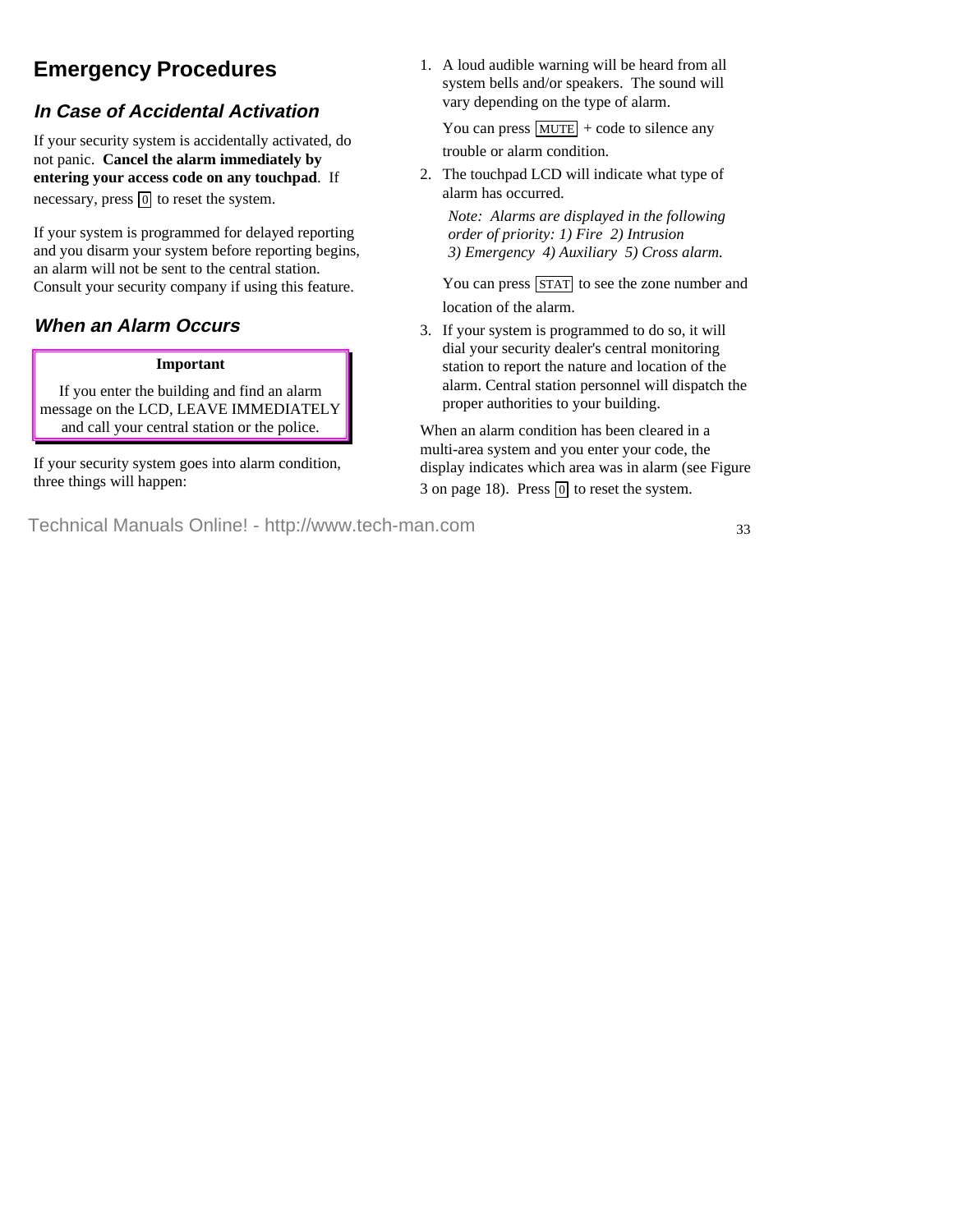When an alarm occurs in a zone programmed for silent or invisible alarms, audible warnings do not sound and LCD messages do NOT display, but the alarm is still reported to the central station.

# **Silencing Alarms**

Refer to page 33 for additional details on what to do when an alarm sounds.

| <b>Alarm</b>                   | <b>Speaker Sound</b>                                                               | <b>Bell Sound</b>          |
|--------------------------------|------------------------------------------------------------------------------------|----------------------------|
| <b>FIRE</b>                    | Rapid high-low siren sound. Each high-low<br>sound lasts approximately 1/2 second. | $1$ sec. on, $1$ sec. off. |
| <b>INTRUSION</b> (Burglary)    | Loud whoop sound; 3 whoops per second.                                             | Steady.                    |
| <b>EMERGENCY</b> (Non-Medical) | Slow, high-low siren sound. Each sound lasts<br>about 6 seconds.                   | *None                      |
| AUXILIARY                      | Low-high siren sound.                                                              | *None                      |

*\* Note: Contact your installing company to program bell sounds.*

|                     | To silence any alarm: | To reset an alarm:                                                        |
|---------------------|-----------------------|---------------------------------------------------------------------------|
| Single-Area Systems | Press $MUTE + code$ . | Enter your code.                                                          |
| Multi-Area Systems  | Press $MUTE$ + code.  | Enter your code, then press $\left  \mathcal{Q}_{\mathbb{F}_p} \right $ . |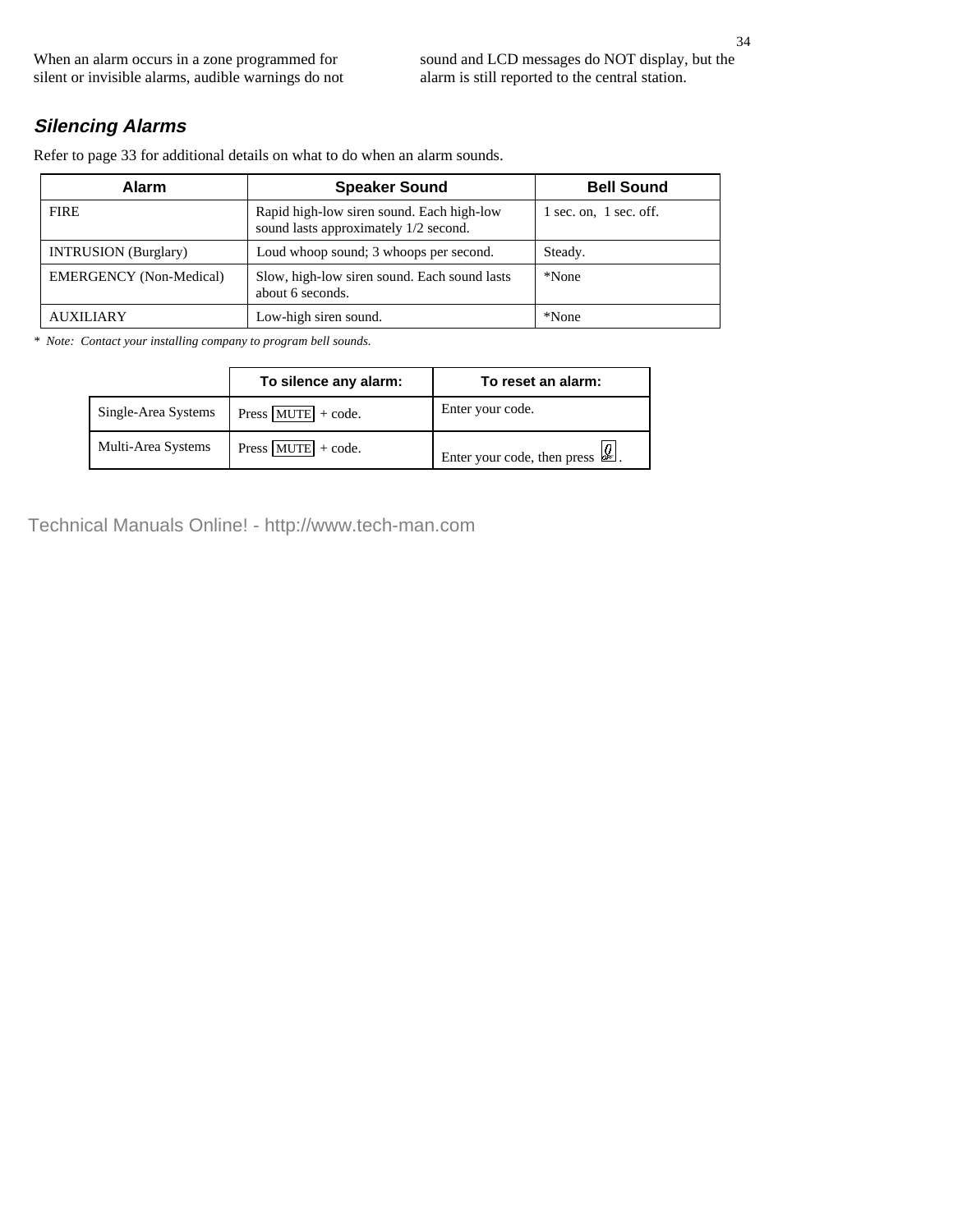# **Troubleshooting**

# **Identifying Sounds**

See page 33 for what to do when an alarm occurs. The following table can help you identify other conditions:

| <b>Speaker Sound</b>                                                   | <b>Bell Sound</b> | <b>Condition</b>                     | <b>How to Silence/Reset</b>           |
|------------------------------------------------------------------------|-------------------|--------------------------------------|---------------------------------------|
| Three short beeps; repeats every 2.5 sec.                              | N/A               | Cross(X)<br>Alarm alert              | Enter a code.                         |
| Two short, low-pitch beeps.                                            | N/A               | <b>Trouble</b>                       | Press $ \text{MUTE}  + \text{code.*}$ |
| Low pitch bell (or "ding") sound.                                      | N/A               | Exit Delay                           | Enter a code.                         |
| High pitch bell (or "ding") sound.                                     | N/A               | <b>Entry Delay</b>                   | Enter a code.                         |
| Slow two-tone ("ding-dong") bell sound.                                | N/A               | Doorbell 1                           | N/A                                   |
| Slow bell ("ding") sound.                                              | N/A               | Doorbell 2                           | N/A                                   |
| Two quarter-second chime tones.                                        | N/A               | Ready and Not<br><b>Ready Chimes</b> | N/A                                   |
| Loud whoop sound for two seconds on<br>internal and external speakers. | Steady            | Audio Test                           | N/A                                   |

\* *If your system is programmed to silence trouble sounds, trouble conditions will not be audible, but the message* Trouble Silenced *will display on the LCD.*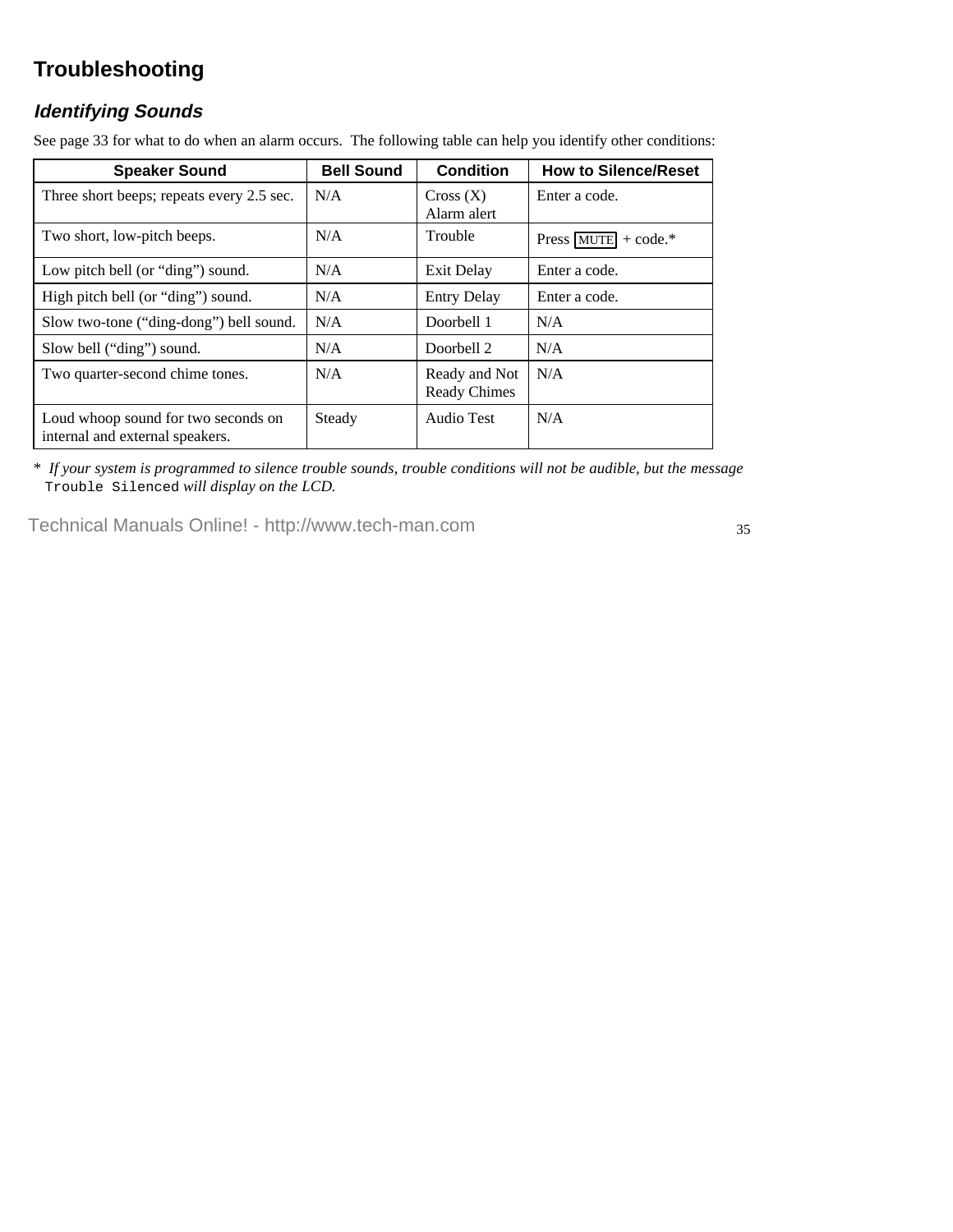# **Power Outages (No AC Power)**

Your system will display System Trouble on your touchpad LCD. You can press MUTE to silence trouble sounds (enter access code also if prompted). When you press the STAT button, the LCD will display the message No AC Power. Your system will remain operational on the backup battery until the power is restored or you reset the circuit breaker. If you have further problems, contact your installer.

# **Accidental Activation**

Enter your code to deactivate the alarms. If the LCD displays the interactive menu, you may also need to press  $\boxed{0}$  to reset the system. If your system is programmed to automatically report alarms to the central station, you should notify them of the false alarm. See page 33 for complete information about what happens when an alarm occurs.

# **Touchpad Display Reads "System Trouble"**

Problems with arming can occur if your system has a trouble condition or system failure. Press MUTE to silence trouble sounds and enter your access code if prompted. In a multi-area system, only the areas that are accessible with your code at the touchpad you are operating are silenced. Press  $STAT$  to see the problem that your system is encountering. Contact your installation company immediately for service. Your system will not be fully operational until the problem has been corrected.

# **Not Ready Zones**

Not Ready zones occur when a door or window has been left open or some other problem exists and is preventing you from arming the system. Press STAT to identify the Not Ready zone and correct it if you can. If you cannot correct the problem, but you must arm the system, you can bypass the zone (see page 15 or 23).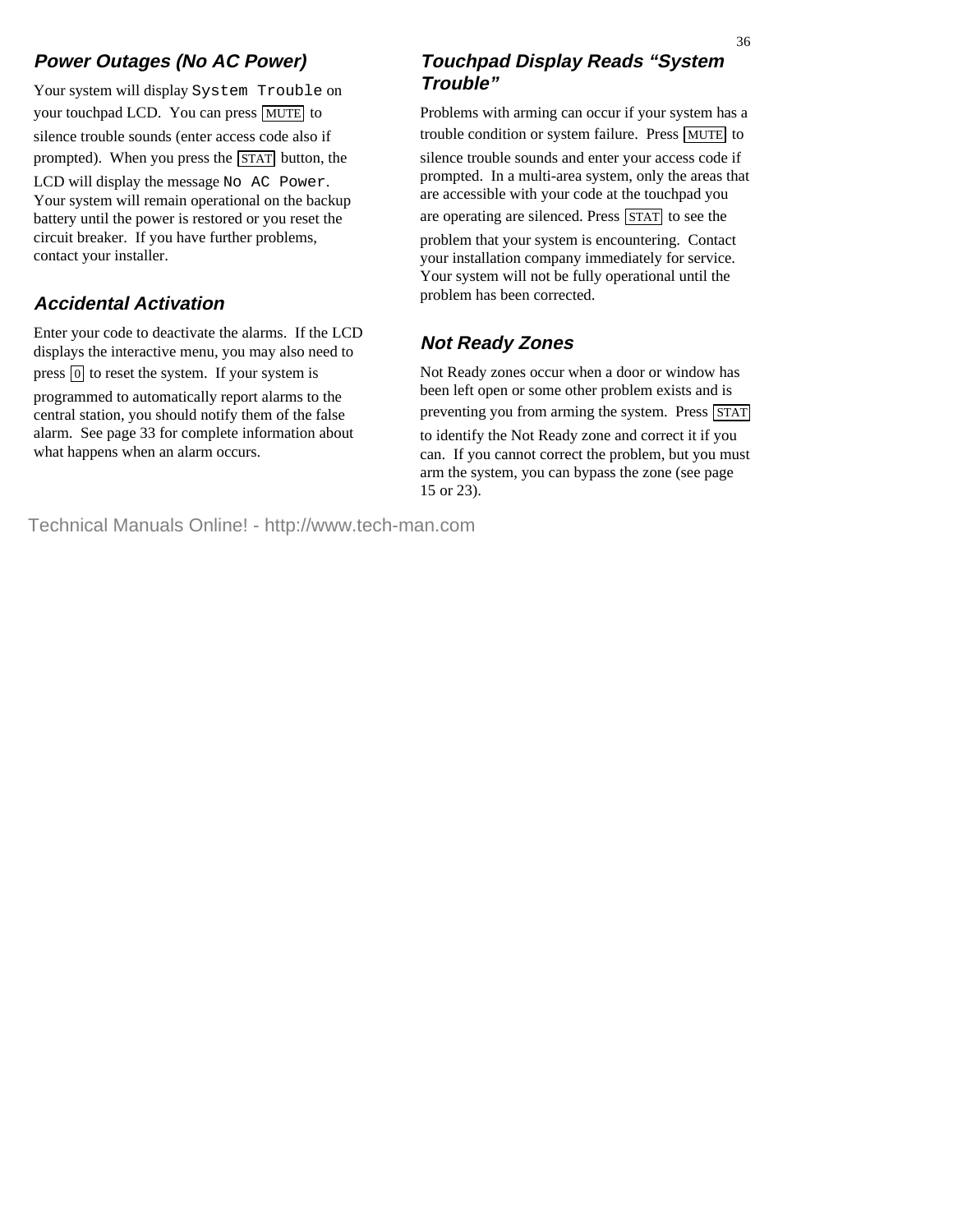# **System Messages**

Your system communicates with you primarily through the touchpad. Refer to the following list if you need more information about a message that appears on your touchpad LCD. Messages are in alphabetical order.

| Access code not<br>verified | An invalid access code was entered. A valid entry is 4 to 8 digits.                                                                           |
|-----------------------------|-----------------------------------------------------------------------------------------------------------------------------------------------|
| Access Denied.              | First line. Reasons display on the second line (explained below).                                                                             |
| Can Not Arm                 | The user does not have any arming privileges.                                                                                                 |
| Can Not Disarm              | The user does not have privileges to disarm the system.                                                                                       |
| Can Not Reset               | The user does not have privileges to reset the system.                                                                                        |
| CODE2 Not Active            | The Code 2 feature must be active (enabled by any code other than Code 2) and<br>within a valid time frame before the user is granted access. |
| CODE2 User                  | A Code 2 user tried to perform a function that is not allowed by a Code 2 user.                                                               |
| No Common Areas             | The user does not have access to all areas.                                                                                                   |
| Normal User                 | A Normal user tried to perform a function that is not allowed by a Normal user.                                                               |
| Outside Time Win            | The user entered a valid code, but is not allowed access at this time. Access is<br>limited to a specific timeframe.                          |
| To Zone <number></number>   | The user cannot bypass the zone indicated.                                                                                                    |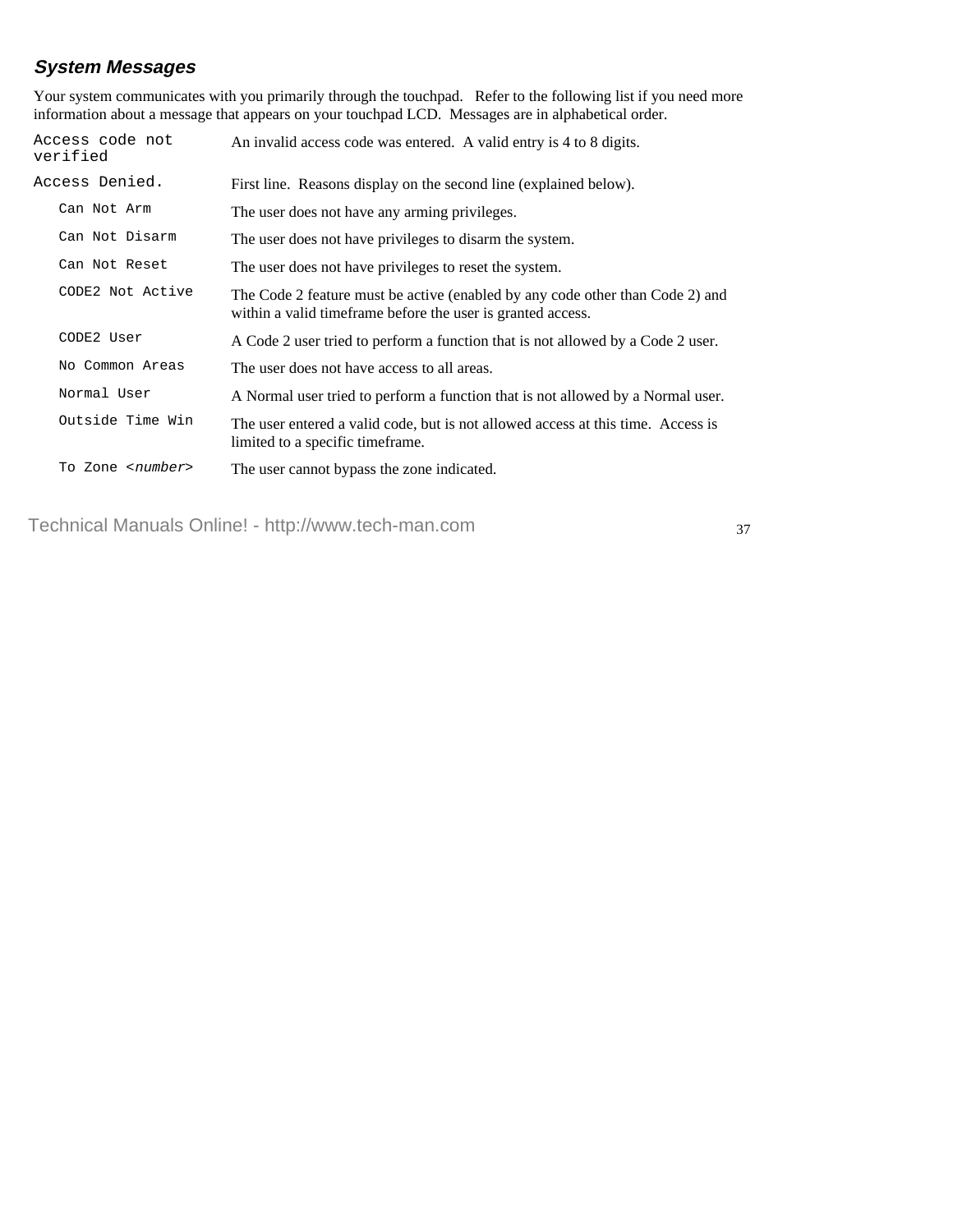| After pressing the STAT button, this message indicates that there are no<br>troubles or alarms in the system, and the system is ready to arm.                                    |
|----------------------------------------------------------------------------------------------------------------------------------------------------------------------------------|
| User tried to bypass a zone that is already bypassed.                                                                                                                            |
| You cannot arm an area that has an active alarm condition.                                                                                                                       |
| User attempted to arm a multi-area system where there are Not Ready areas.                                                                                                       |
| The user tried to bypass a zone that cannot be bypassed.                                                                                                                         |
| Confirms a zone bypass. Configuring your system for automatic bypass is<br>recommended if you forget to unbypass zones you want protected. Contact your<br>installer to do this. |
| For security reasons, some functions require an access code.                                                                                                                     |
| You cannot change the exit or entry delay state when your system is armed.<br>Contact your installer if you would like this changed.                                             |
| The user attempted to unbypass a zone from a touchpad. The zone is in a state<br>where an alarm would occur if it was unbypassed (such as an open window).                       |
|                                                                                                                                                                                  |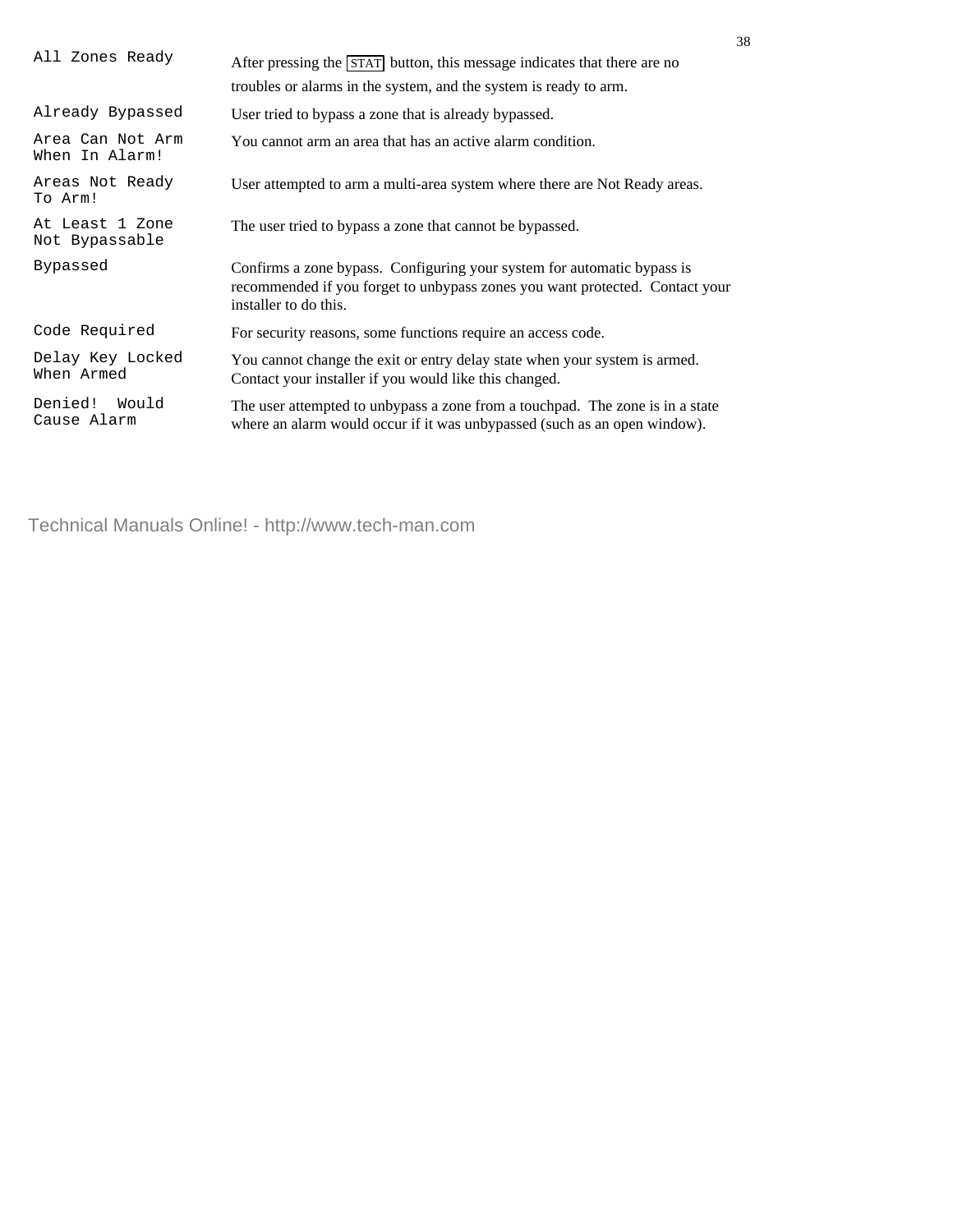| Interiors Locked<br>When Armed | You cannot change the interior state when your system is armed. Contact your<br>installer if you would like this changed.        |
|--------------------------------|----------------------------------------------------------------------------------------------------------------------------------|
| Invalid Date<br>Please Correct | Valid entries for date are 1-12 (month), 1-31 (day), and 1900-2155 (year). See<br>page 30 for instructions on entering the date. |
| No AC Power                    | There is no AC power to your system, but it is operating on backup battery. See<br>page 36.                                      |
| No Alarms<br>In Memory         | No history of alarms.                                                                                                            |
| No Bypass<br>Privilege         | The user is not allowed to bypass zones.                                                                                         |
| No Chime Zones                 | Your system does not have chime zones configured.                                                                                |
| No Common Areas                | The user does not have privileges to perform the function at this touch pad.                                                     |
| No Delay Zones                 | Your system does not have exit or entry delay zones configured.                                                                  |
| No Interiors                   | Your system does not have interior zones configured.                                                                             |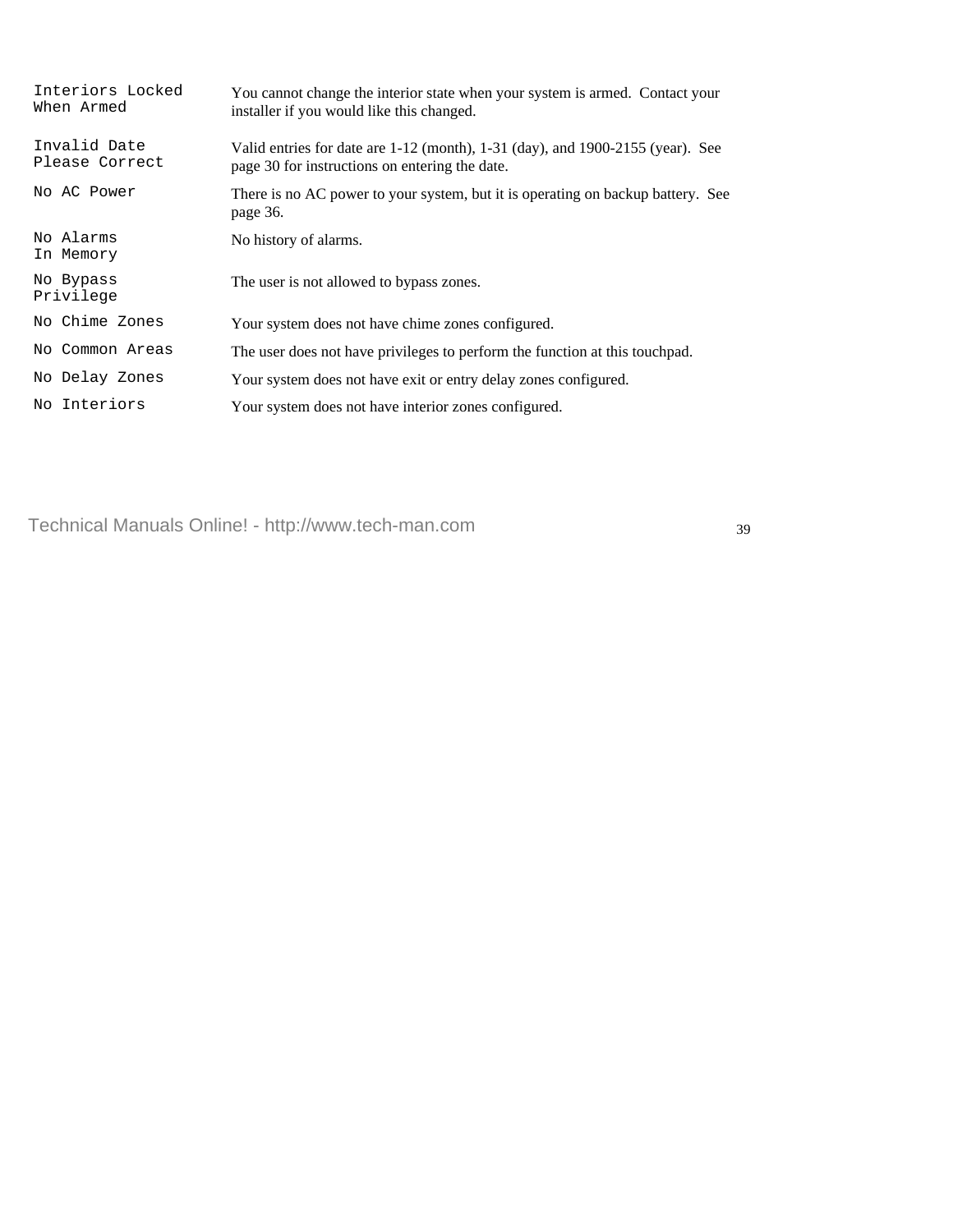40

No Zones Are Bypassed

No zones at this

Not a Valid STAT Function

Not Implemented At this Time

Not Ready To

Privilege Level Cannot Set CODE2

Reminder: Auto DST Is Active!

Bypassed zone status. All zones are being monitored by the system.

NO ZONES AT The user has pressed the STAT button at a touchpad which does not have access area mask to any zones.

> The function attempted is not a valid status function or the user inadvertently pressed another button when using the STAT button.

The user tried to perform a function that is currently not available, or made an error entering data.

Not Ready The system is not ready to be armed (a sensored door or window may be open).

NOT Ready TO<br>Arm. Press STAT Pressing the STAT button will identify the area where there is a problem.

A Code 2 user cannot activate or deactivate the Code 2 feature.

There is no need to reset your system clock in the Spring or Fall. Your system is configured to automatically adjust for daylight savings time.

System Trouble When you press  $\overline{\text{STAT}}$ , the system displays location and type of trouble on the first line of the LCD. Line 2 displays the zone description. Call your installer if you receive this message.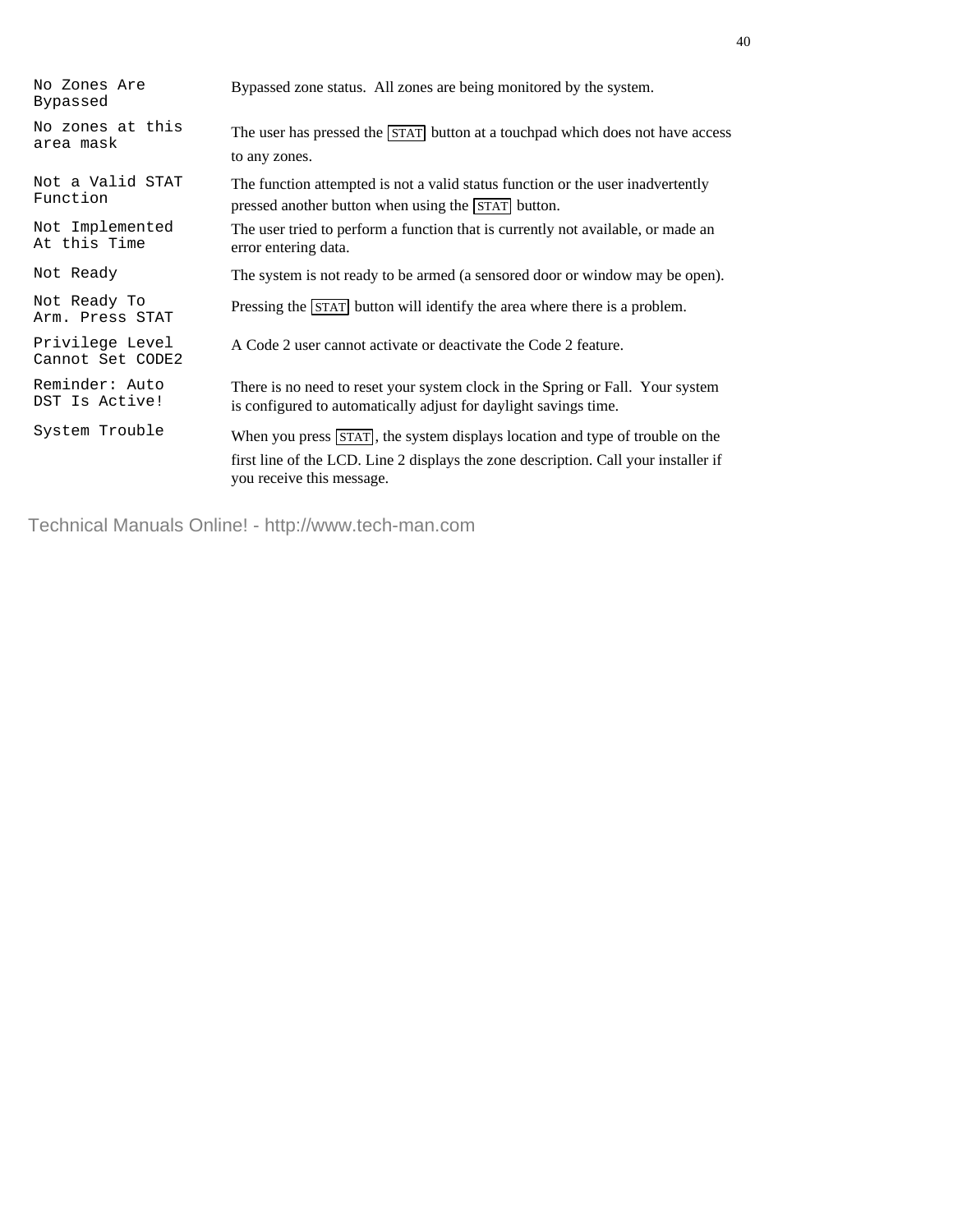| Trouble Silenced                  | A trouble condition exists, but your system is programmed to silence trouble<br>sounds. Contact your installer to resolve the trouble condition.                                      |
|-----------------------------------|---------------------------------------------------------------------------------------------------------------------------------------------------------------------------------------|
| Timeout.                          | The user has paused for too long while performing a function and will have to<br>start over. The number of seconds before the system times out can be changed<br>through programming. |
| Unbypassed                        | The zone has been successfully unbypassed.                                                                                                                                            |
| Zone Is Not<br>A Valid Zone       | User has attempted to bypass a zone that has not been assigned. Valid zone<br>numbers are 1-999.                                                                                      |
| Zone Is Not<br>Bypassable!        | Your system is programmed so that this zone cannot be manually bypassed.                                                                                                              |
| Zone Not<br>Accessible here       | The user may have access to all zones, but cannot perform functions on this<br>touchpad.                                                                                              |
| Zones In Area<br>Not Ready to Arm | An attempt was made to arm an area where at least one zone is Not Ready.                                                                                                              |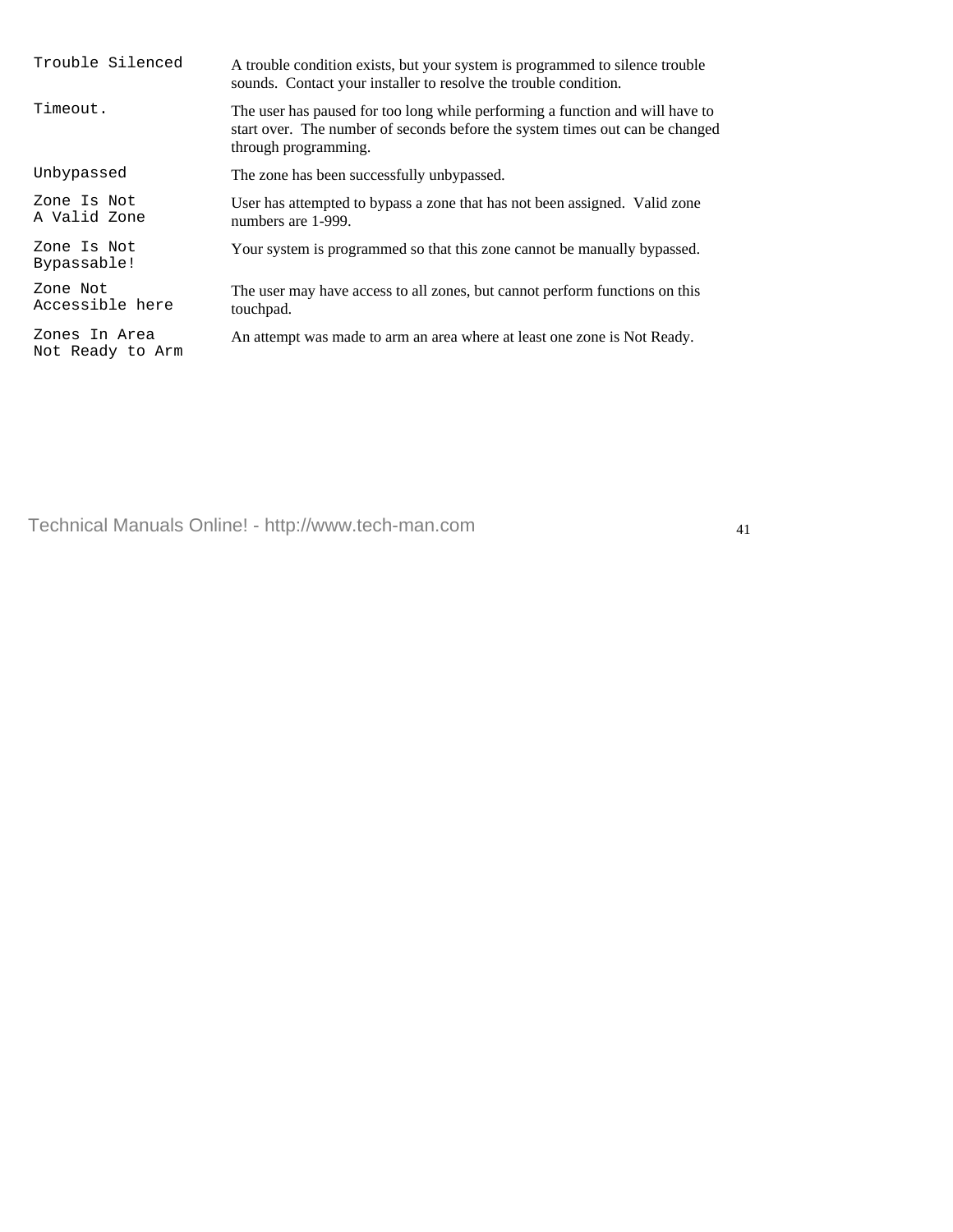# **Terms Used in This Manual**

#### **access code**

A 4-to-8 digit code that lets users operate the system. Different types of access codes exist to allow or prohibit functions such as arming, disarming, programming, and so on.

#### **anti-passback**

Feature that prevents one user from giving access to another person by *passing back* his or her card after accessing a door. When the anti-passback feature is used, the system keeps track of each user in the building. A user cannot enter twice; he or she must follow every Entry with an Exit.

#### **arm**

Turn on your system (alarms will sound if someone enters the premises).

#### **bypass**

Turn off protection to an area (zone) in your building.

### **Central Monitoring Station**

Your system reports alarms and other problems to the central station via the telephone lines. When Technical Manuals Online! - http://www.tech-man.com

emergencies occur, central station personnel dispatch the appropriate authorities.

#### **chime feature**

If the system is disarmed, a warning tone will sound whenever someone enters or leaves a zone programmed with the Chime feature.

#### **Code 2 feature**

Enables temporary users, such as guests and housekeepers, to operate the system during a timeframe designated by the main user.

#### **control panel**

The electronic brains of your system, the part housed in the metal cabinet.

#### **Cross (X) alarm alert**

To prevent false alarms, multiple zones can be programmed for cross alarm so that the system will not go into alarm unless two of these zones go into alarm. An alert sounds when one of these zones go into alarm. For example, in a restaurant where there is a lot of smoke from cooking, the system can be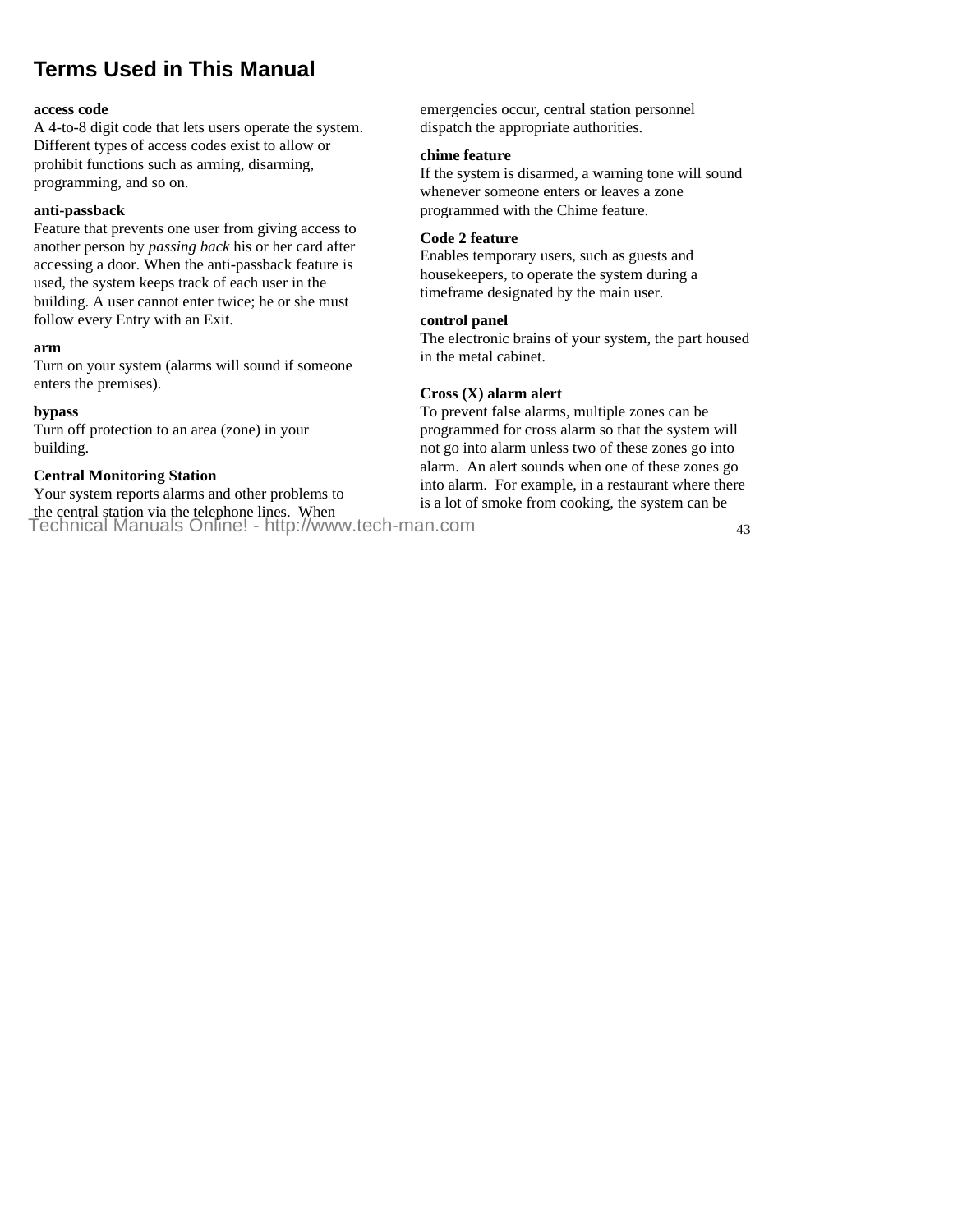programmed to go into alarm only if two smoke detectors in the same zone go into alarm.

#### **disarm**

Turn off your system (alarms will not sound if someone enters the premises).

#### **duress feature**

If you are forced to disarm the system, a silent alarm is sent to the central station when you enter a 1- or 2 digit code along with your access code.

#### **entry delay**

A programmed number of seconds that allows you to enter your building when the system is armed without causing an alarm.

#### **exit delay**

A programmed number of seconds that gives you time to exit your building once the system has been armed.

#### **Not Ready zones**

Zones where a door or window is open. You cannot arm the system until all zones are ready.

#### **panic keys**

POL, FIRE, and AUX keys on the touchpad, used to quickly send an alarm to the central station.

#### **PIN (personal ID code)**

An access code. The term PIN is more commonly used by the access control industry.

#### **profile**

A set of features used to control access. Users are assigned profiles to determine which features they can access. Your installer creates and assigns profiles through programming.

#### **sensors**

Detection devices such as smoke detectors, heat detectors, and door contact switches.

#### **trouble condition**

A system malfunction that requires service. Contact your installation company immediately.

#### **zone**

An area of protection. A zone can be a room, a section of a room, or a group of rooms (interior zones). You can protect outside entries, doors, and windows (perimeter zones).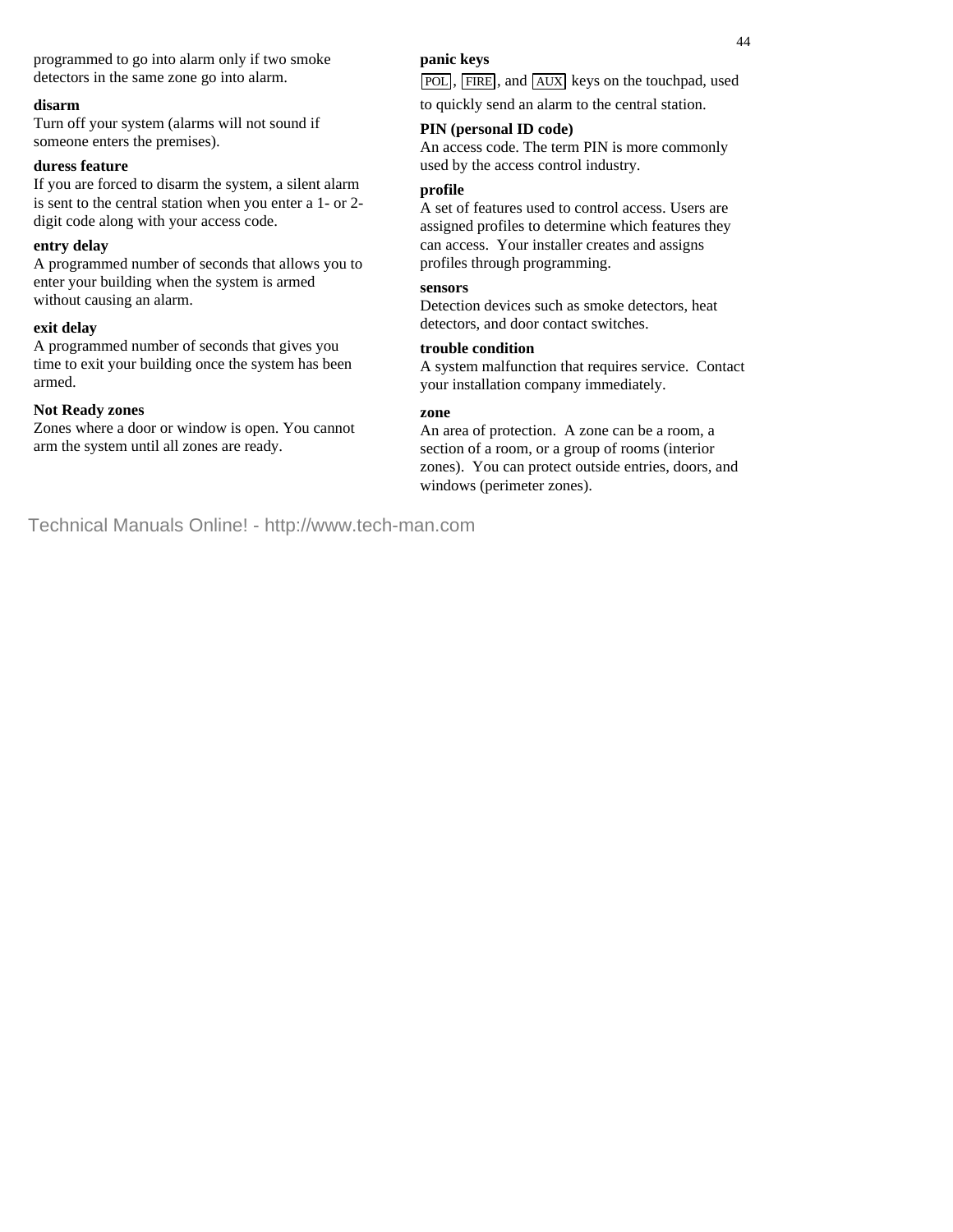# **Quick Reference**

This section is a quick reference to the most commonly used features. If you need more complete information about a feature, refer to the section of this manual that describes the feature in detail.

| То                                    | <b>Keystrokes</b>                                                                                             |
|---------------------------------------|---------------------------------------------------------------------------------------------------------------|
| <b>Cancel an Alarm</b>                | Single area system: Enter your code.                                                                          |
|                                       | <i>Multi-area system:</i> Enter your code, then press $\left \frac{\boldsymbol{\theta}}{g_n}\right $          |
| Silence an Alarm or Trouble           | Press   MUTE   [Code].                                                                                        |
| <b>Door Access Operations</b>         |                                                                                                               |
| Open a door                           | Present your card to the reader.<br>$\longrightarrow$ OR $\longrightarrow$<br>Press DOOR then enter your PIN. |
| Open a door for another person (grant | 1. Enter the number of the door.                                                                              |
| access to a door)                     | 2. Press DOOR then enter your PIN.                                                                            |
| Access the anti-passback menu         | DOOR ENTR [Code]                                                                                              |
| Access the door schedule change menu  | BYPS [Code]<br><b>DOOR</b>                                                                                    |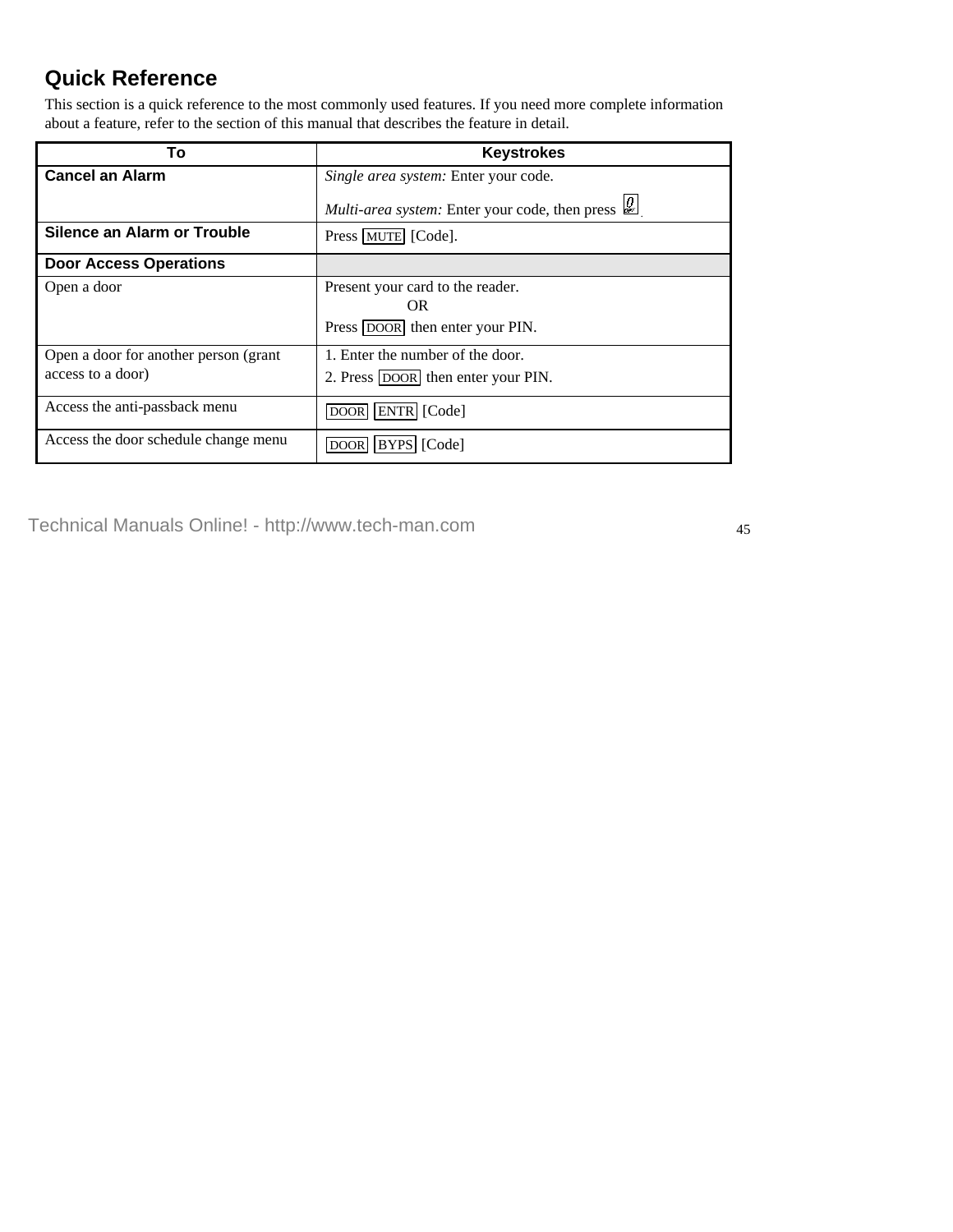*Check off Toggle or Menu method, whichever applies.*

| <b>Arm / Disarm Operations</b>                       |                                                            |                                                                                       |
|------------------------------------------------------|------------------------------------------------------------|---------------------------------------------------------------------------------------|
| Arm entire system or all areas you have<br>access to | $\Box$ Toggle Method:                                      | Enter your code.                                                                      |
|                                                      | □ Menu Method:                                             | Enter your code, then press                                                           |
| Disarm entire system or all areas you have           | $\Box$ Toggle Method:                                      | Enter your code.                                                                      |
| access to                                            | $\Box$ Menu Method:                                        | Enter your code, then press $\left  \underset{\omega_r}{\boldsymbol{\theta}} \right $ |
| <b>Bypass / Unbypass a Zone</b>                      |                                                            |                                                                                       |
|                                                      | □ Toggle Method                                            |                                                                                       |
|                                                      | 1. Enter the zone number.                                  |                                                                                       |
|                                                      | 2. Press   BYPS   and enter your code (if prompted).       |                                                                                       |
|                                                      | □ Menu Method                                              |                                                                                       |
|                                                      | 1. Enter your code.                                        |                                                                                       |
|                                                      | 2. Enter the area number (if prompted).                    |                                                                                       |
|                                                      | 3. Press   BYPS.                                           |                                                                                       |
|                                                      | 4. Enter $\boxed{1}$ to bypass or $\boxed{2}$ to unbypass. |                                                                                       |
|                                                      | 5. Enter the zone number and press [ENTR].                 |                                                                                       |